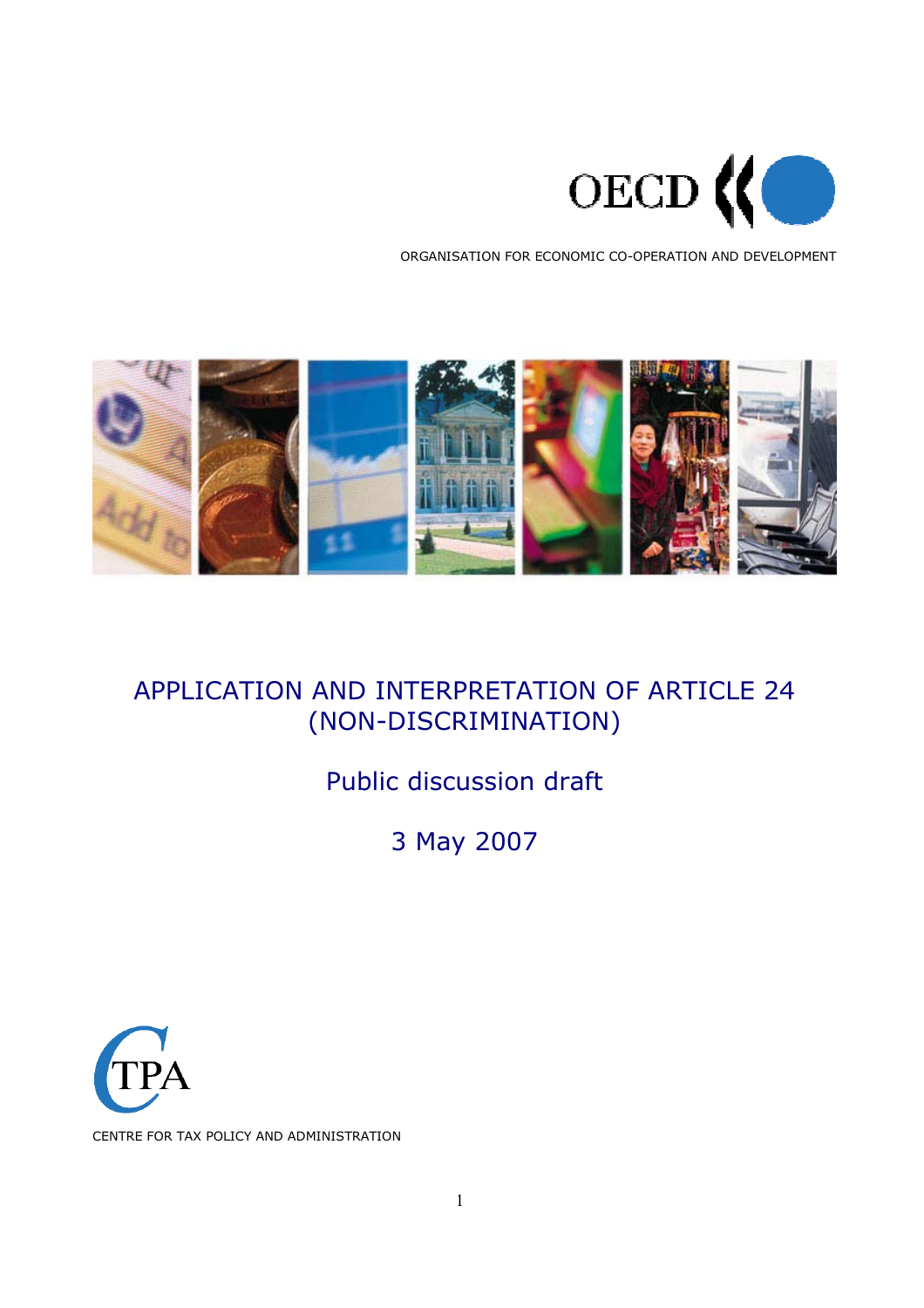#### 3 May 2007

# **APPLICATION AND INTERPRETATION OF ARTICLE 24 (NON-DISCRIMINATION)**  *Public discussion draft*

The prevention of discriminatory taxation is an important role of tax conventions. Tax conventions, however, recognize that residents and non-residents are in a different situation and must often be treated differently for tax purposes. For this reason, the principle of non-discrimination has been carefully incorporated in tax conventions through a set of provisions that are found in Article 24 of the OECD Model Tax Convention (which serves as the basis for the negotiation, application and interpretation of tax conventions).

The differences and complexity of modern legal arrangements and tax systems sometimes mean, however, that it is unclear whether a distinction made by a country for tax purposes constitutes a form of discrimination that violates the provisions of Article 24 or a legitimate distinction that is not contrary to these provisions.

This has led Working Party No. 1 on Tax Conventions and Related Questions<sup>1</sup> to examine the interpretation and application of that Article with a view to providing greater guidance in this area. In order to do so, a Working Group composed of delegates of a few countries were invited to examine practical issues that have arisen in the application of the Article and to draft proposals for clarification of the Commentary on Article 24.

This note includes the proposals that have been drafted by that Working Group. The Working Party has decided to seek the views of interested parties at an early stage of the discussion of these proposals and, for that reason, decided to release these proposals as a public discussion draft.

This draft focuses exclusively on issues related to the interpretation and application of the current provisions of Article 24. The Working Party recognizes, however, that some issues, including primarily those listed in the Annex, require a more fundamental analysis of the issue of non-discrimination and taxation which could lead to changes to Article 24. It was agreed that such work would benefit from the input of experts with a different background and should constitute a subsequent project. The Working Party will start consultations on this second stage of its work in the next few months.

Comments on the Report and proposed changes included therein should be sent **before 31 July 2007** 

 Jeffrey Owens Director, CTPA **OECD**  2, rue André Pascal 75775 Paris **FRANCE** e-mail: jeffrey.owens@oecd.org

 $\overline{a}$ 1

to:

The Working Party is the sub-group of the OECD Committee on Fiscal Affairs which is responsible for updating the OECD Model Tax Convention.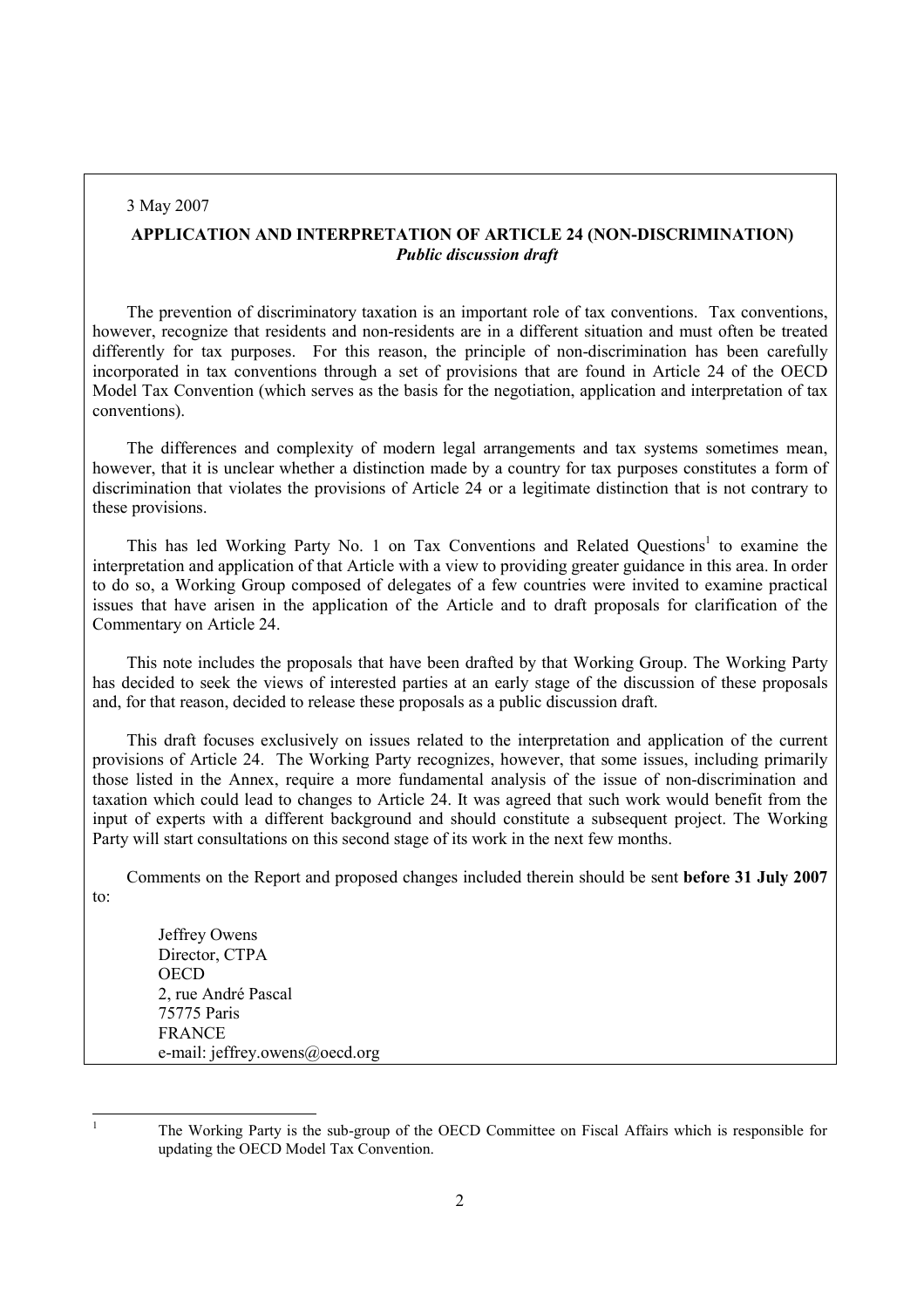# **TABLE OF CONTENTS**

| <b>GENERAL ISSUES</b><br>$\mathsf{A}$ .                                                | 4  |
|----------------------------------------------------------------------------------------|----|
| General comments on the principles underlying Article 24<br>$A-1$                      | 4  |
| A-2 Provisions applicable to group of companies                                        | 6  |
| Discrimination against one taxpayer or a class of taxpayers?<br>$A-3$                  | 10 |
| <b>ISSUES RELATED TO PARAGRAPH 1</b><br>B.                                             | 10 |
| Application of paragraph 1 to companies<br>$B-1$                                       | 10 |
| Interpretation of the term "in the same circumstances"<br>$B-2$                        | 13 |
| National treatment versus most-favoured-nation<br>$B-3$                                | 14 |
| <b>ISSUES RELATED TO PARAGRAPH 3</b><br>$\mathcal{C}$ .                                | 14 |
| Structure and rate of tax for purposes of paragraph 3<br>$C-1$                         | 14 |
| Comparable circumstances for purposes of paragraph 3<br>$C-2$                          | 17 |
| Application of paragraph 3 to specific domestic provisions<br>$C-3$                    | 18 |
| C-4 Paragraph 3 and transfer pricing rules                                             | 21 |
| Tax rates applicable to the profits attributable to a permanent establishment<br>$C-5$ | 22 |
| <b>ISSUES RELATED TO PARAGRAPH 4</b><br>D.                                             | 23 |
| D-1 Deductions covered by paragraph 4                                                  | 23 |
| <b>ISSUES RELATED TO PARAGRAPH 5</b><br>E.                                             | 24 |
| Thin capitalisation rules<br>$E-1$                                                     | 24 |
| Interpretation of the term "other similar enterprises"<br>$E-2$                        | 26 |
| <b>ISSUES RELATED TO PARAGRAPH 6</b><br>$\mathbf{F}$                                   | 27 |
| Application of Article 24 to all taxes notwithstanding Article 2<br>$F-1$              | 27 |
| ANNEX - ISSUES THAT REQUIRE A MORE FUNDAMENTAL ANALYSIS                                | 28 |
|                                                                                        |    |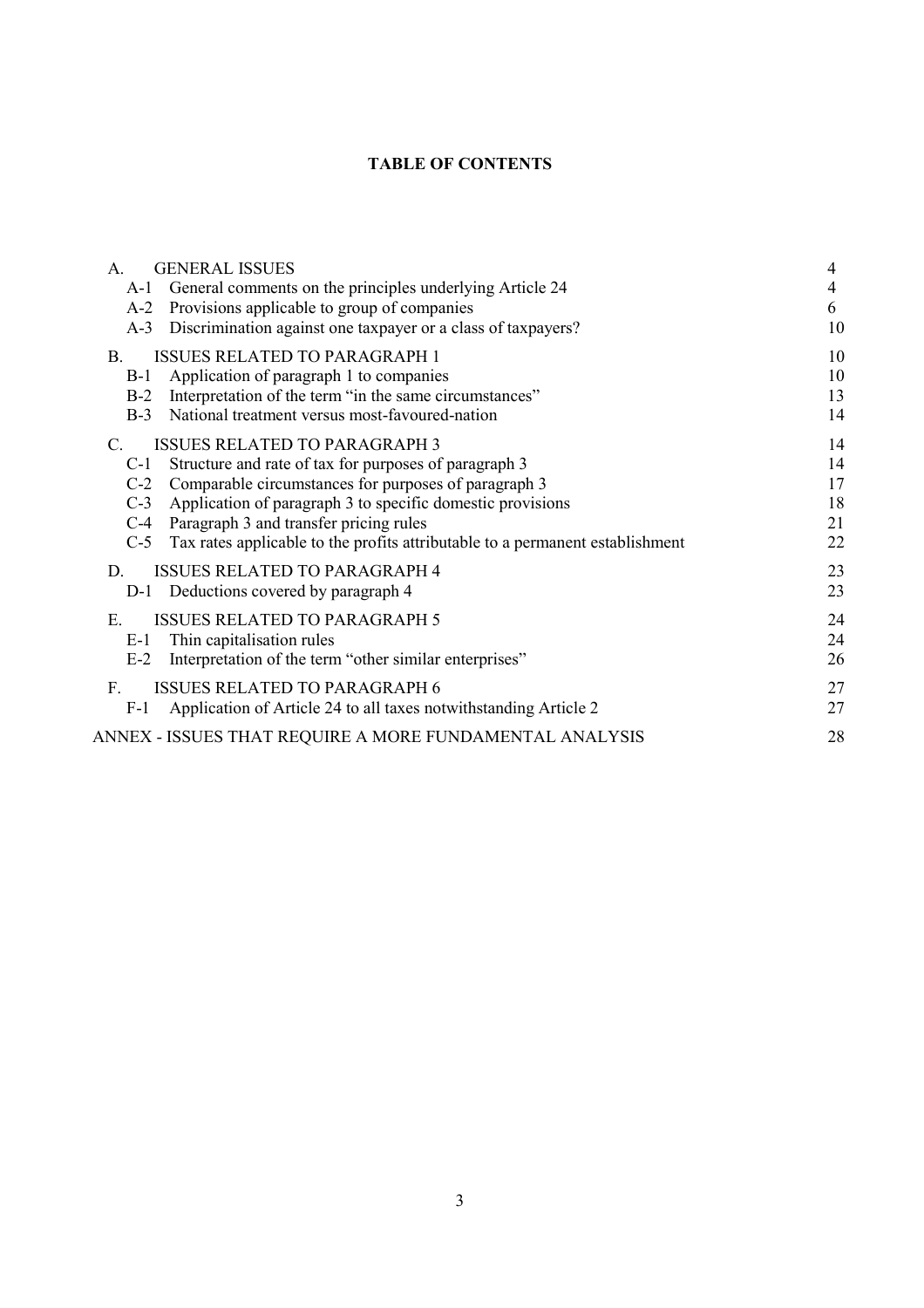# **APPLICATION AND INTERPRETATION OF ARTICLE 24 (NON-DISCRIMINATION)**

# **A. GENERAL ISSUES**

#### **A-1 General comments on the principles underlying Article 24**

#### *Description of the issue*

1. It has been suggested that preliminary remarks should be included in the Commentary on Article 24 to reflect some basic principles that should guide the interpretation of the various paragraphs of the Article. Such remarks could cover the following areas:

- *Comparability*: although the wording of the various provisions of Article 24 differs, a common theme is that discrimination can only arise when all factors are equal and the different treatment is solely based on the difference that is prohibited by the relevant provision. A different treatment does not automatically result in a violation of these provisions.
- *No better treatment required*: to what extent can the provisions of Article 24 be used to justify a treatment that is better than that of a national or resident?
- *Relationship with other Articles of the Convention: clearly, what is expressly mandated or* authorized by other provisions of the Convention cannot constitute a violation of the provisions of Article 24.
- *Covert or indirect discrimination*: the question has been asked whether and to what extent the non-discrimination provisions of Article 24 can be interpreted to cover not only "overt" discrimination (i.e. a case where the relevant tax measure clearly distinguishes the two categories of taxpayers compared in the relevant provision, such as a tax measure that would treat nationals and non-nationals differently), but also "covert" discrimination (i.e. a case where the relevant tax measure does not directly distinguish between the two categories of taxpayers compared in the relevant provision but may have that indirect effect, such as a measure that, in practice, applies almost exclusively to non-nationals)? In other words, do the provisions of Article 24 cover "indirect" discrimination, e.g. cases where it may be considered impossible for a foreign taxpayer to meet the conditions for a specific tax treatment although the wording of the provision itself does not exclude foreign taxpayers? The issue would be relevant, for example, where a thin capitalisation rule does not expressly deny the deduction of interest paid to non-residents (so as to potentially contravene paragraph 4 of Article 24) but does so with respect to interest paid to taxpayers who are not subject to the most comprehensive tax liability, which is typically the case of non-residents as opposed to residents.
- *The provisions of Article 24 do not address all forms of possible discrimination:* the provisions of Article 24 cover certain specific situations. Apart from these specific cases, different or less favourable treatment is possible. The broader rules against discrimination that are found in other types of conventions have therefore little relevance for purposes of the application and interpretation of Article 24.
- *Most Favoured Nation Principle and reciprocity:* the provisions of Article 24 do not seek to ensure so-called "most-favoured nation" treatment. It has been suggested that this could be recognized in the Commentary, possibly by referring to a principle of reciprocity that would, for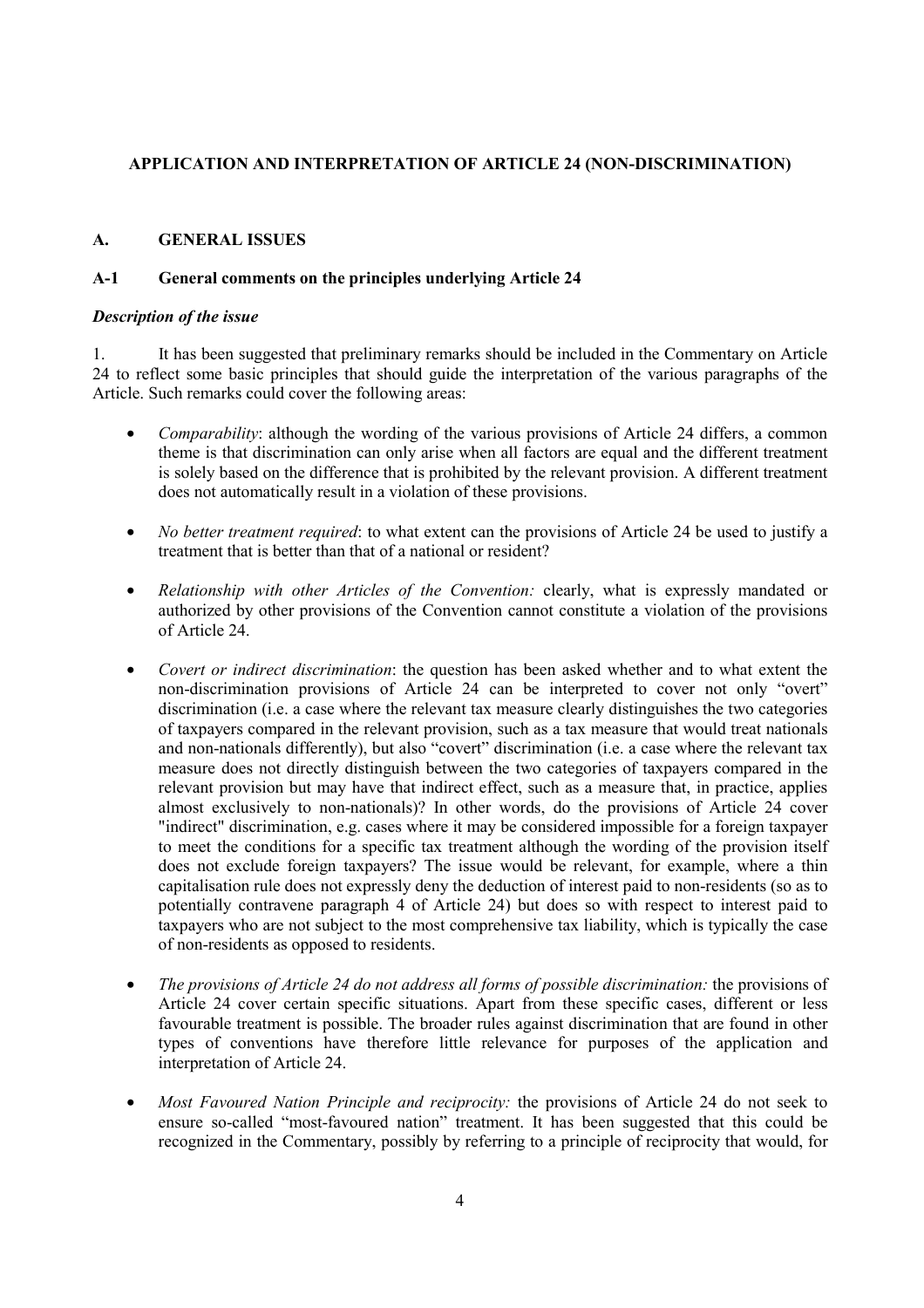example, prevent the extension of favourable treatment deriving from a regional agreement to which one of the Contracting States, but not the other, is a member.

## *Conclusions reached by the Working Group*

2. The Working Group agreed that it would be useful to clarify, in an introduction to the Commentary on Article 24, that under the various provisions of the Article, discrimination can only arise when all factors are equal and the different treatment is solely based on the difference that is prohibited by the relevant provision. It also agreed that this introduction should provide that Article 24 does not seek to ensure most-favoured nation treatment and is not intended to provide foreign nationals or non-residents with a tax treatment that is better than that of nationals or resident enterprises. Finally, it could also be usefully clarified that what is expressly mandated or authorised by other provisions of the Convention cannot constitute a violation of the provisions of Article 24.

3. The Working Group also agreed that Article 24 does not cover covert or indirect discrimination. The non-discrimination provisions of Article 24 are precisely drafted and do not introduce an allencompassing non-discrimination rule (see, for instance, the wording of paragraph 1, which recognizes that residents and non-residents are not in comparable circumstances).

4. It was agreed that this should be explicitly stated in the Commentary without suggesting that States are allowed to deliberately circumvent the provisions of Article 24 by disguising what is really discrimination.

5. Based on these conclusions, the Working Group agreed on the following proposed changes to the Commentary on Article 24.

## *Proposed changes to the Commentary*

6. *Renumber the existing paragraph 1 as paragraph 1.4 and add the following paragraphs 1 to 1.3 immediately before it (additions to the existing text of the Commentary are in bold italics):* 

## *General remarks*

*1. This Article deals with the elimination of tax discrimination in certain precise circumstances. All tax systems incorporate legitimate distinctions based, for example, on differences in liability to tax or ability to pay. The non-discrimination provisions of the Article seek to balance the need to prevent unjustified discrimination with the need to take account of these legitimate distinctions. For that reason, the Article should not be unduly extended to cover so-called "indirect" discrimination. For example, whilst paragraph 1, which deals with discrimination on the basis of nationality, would prevent a different treatment that is really a disguised form of discrimination based on nationality such as a different treatment of individuals based on whether or not they hold, or are entitled to, a passport issued by the State, it could not be argued that non-residents of a given State include primarily persons who are not nationals of that State to conclude that a different treatment based on residence is indirectly a discrimination based on nationality for purposes of that paragraph.* 

*1.1 Likewise, the provisions of the Article cannot be interpreted as to require mostfavoured-nation treatment. Where a State has concluded a bilateral or multilateral agreement which affords tax benefits to nationals or residents of the other Contracting State(s) party to that agreement, nationals or residents of a third State that is not a Contracting State of the treaty may not claim these benefits by reason of a similar non-discrimination provision in the double taxation convention between the third State and the first-mentioned State. As tax conventions are based on*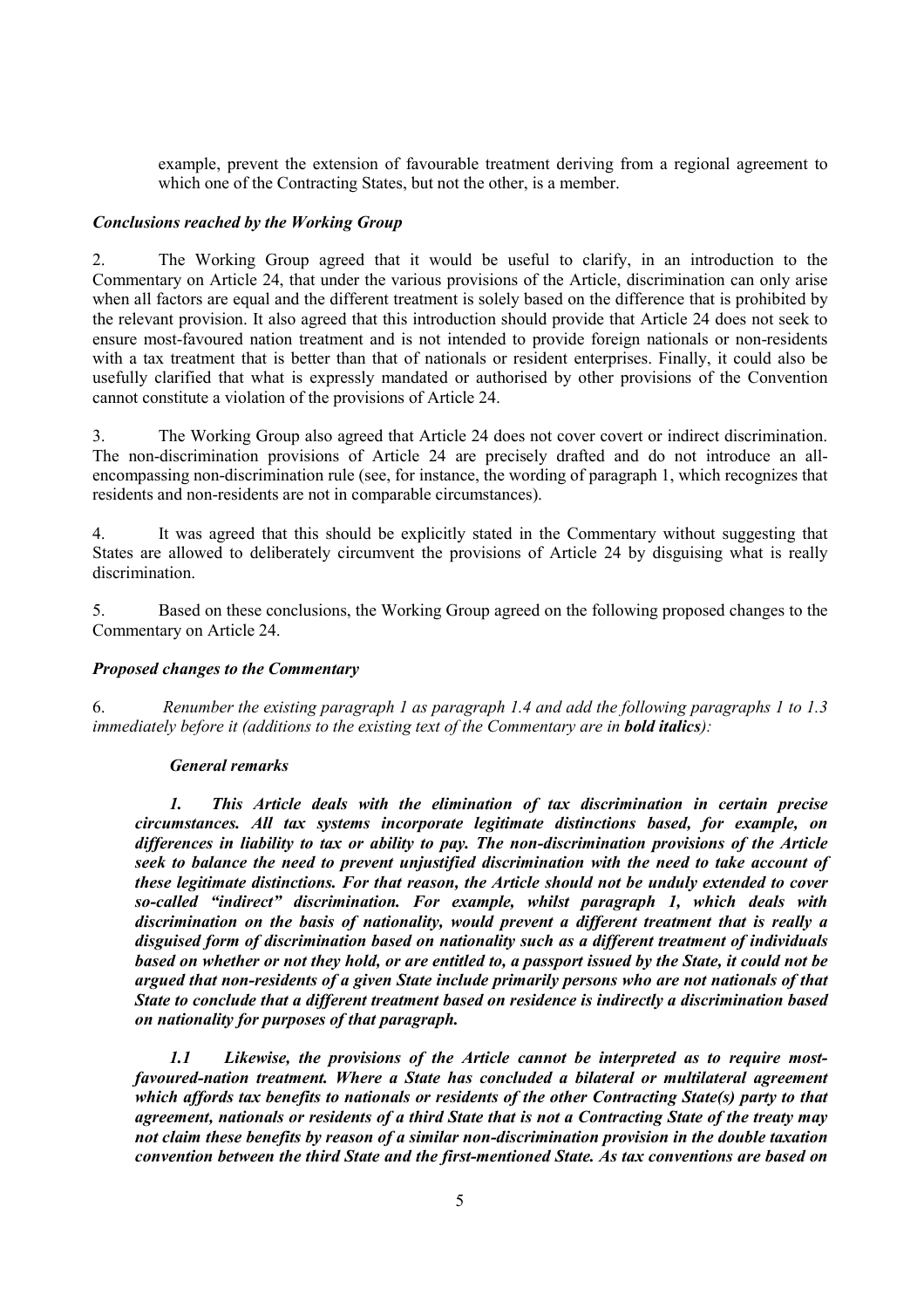*the principle of reciprocity, a tax treatment that is granted by one Contracting State under a bilateral or multilateral agreement to a resident or national of another Contracting State party to that agreement by reason of the specific economic relationship between those Contracting States may not be extended to a resident or national of a third State under the non-discrimination provision of the tax convention between the first State and the third State.* 

*1.2 The various provisions of Article 24 prevent differences in tax treatment that are solely based on certain specific grounds (e.g. nationality, in the case of paragraph 1). Thus, for these paragraphs to apply, other relevant aspects must be the same. The various provisions of Article 24 use different wording to achieve that result (e.g. "in the same circumstances" in paragraphs 1 and 2; "carrying on the same activities" in paragraph 3; "similar enterprises" in paragraph 5). Also, whilst the Article seeks to eliminate distinctions that are solely based on certain grounds, is not intended to provide foreign nationals, non-residents, enterprises of other States or domestic enterprises owned or controlled by non-residents with a tax treatment that is better than that of nationals, residents or domestic enterprises owned or controlled by residents (see, for example, paragraph 20 below).* 

*1.3 Finally, as illustrated by paragraph 58 below, the provisions of the Article must be read in the context of the other Articles of the Convention so that measures that are mandated or expressly authorized by the provisions of these Articles cannot be considered to violate the provisions of the Article even if they only apply, for example, as regards payments to nonresidents. Conversely, however, the fact that a particular measure does not constitute a violation of the provisions of the Article does not mean that it is authorized by the Convention since that measure could violate other Articles of the Convention.* 

#### *Paragraph 1*

*1.4* This paragraph establishes the principle that for purposes of taxation discrimination on the grounds of nationality is forbidden, and that, subject to reciprocity, the nationals of a Contracting State may not be less favourably treated in the other Contracting State than nationals of the latter State in the same circumstances.

## **A-2 Provisions applicable to group of companies**

#### *Description of the issue*

7. It has been argued that the current wording of paragraphs 1, 3 and 5 of Article 24 could have the effect of requiring a State to extend the provisions of its domestic law that apply to a group of companies (e.g. group relief of losses, consolidation, tax-free transfers between companies of the same group) to cover companies of the group which are not residents of that State.

8. In the context of paragraph 1, comments received from the Business and Industry Advisory Committee to the OECD (BIAC) drew attention to a case where head office expenses, e.g. those of a general and administrative nature incurred for the benefit of a multinational group, are charged on a prorata basis among the global affiliates in the group. Country X does not accept such charges as deductible by the local X group affiliate, where the expense is incurred abroad and it is charged by a non-local entity to the local group member. BIAC suggests that this is a clear case of discrimination, where the pro rated expenses would be deductible if the expenses were incurred locally and charged through a local entity. The application of paragraph 1 to companies, especially in the case of double residence, is obviously relevant in this case. This has led to the question whether, based on the earlier conclusions on the scope of paragraph 1, this paragraph has limited application to regimes applicable to groups of related companies.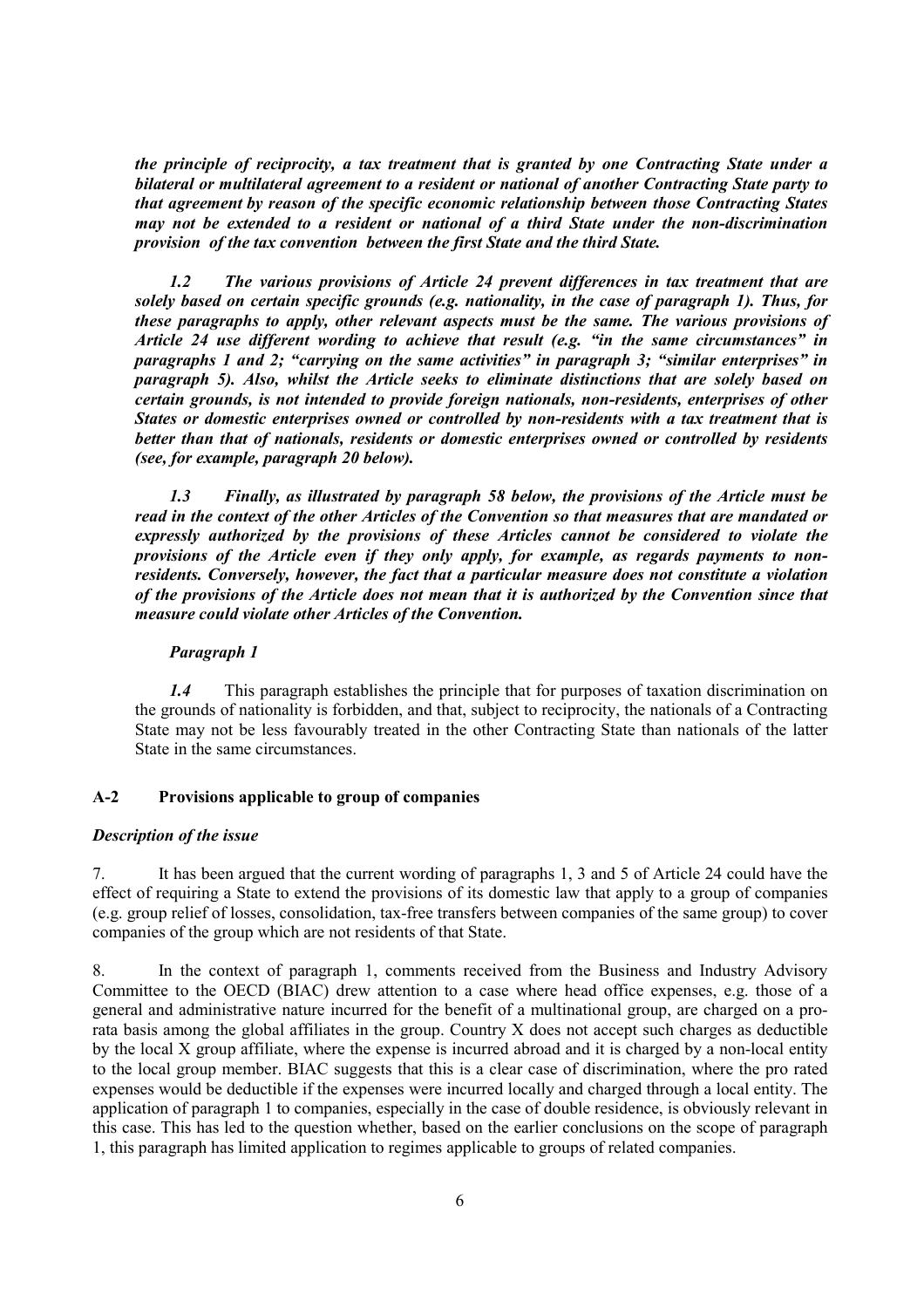9. As regards paragraph 3, the question has been raised in publications whether paragraph 3 may generally require extending the benefits of regimes applicable to groups of related companies to the foreign activities of the enterprise that owns the permanent establishment. Tax experts have suggested restricting consolidation to the territory of each State involved. BIAC pointed out that the use of group (consolidated) taxation concepts have substantially expanded around the world and that in the light of the current work within the OECD on attribution of profits to a permanent establishment, under the so-called "authorized OECD approach" treating a permanent establishment as a separate enterprise, it would follow that a host country permanent establishment should be permitted to join with other affiliated host country entities in whatever group relief is available in the host country.

10. In the context of paragraph 5, it has been argued that the current wording requires a State to extend its domestic law provisions for group companies to a group of companies that includes companies not deriving their status as such from the laws in force in that State. This issue covers national provisions for group of companies which allow consolidation or the transfer of losses, the treatment of inter-company dividends, and tax-free transfers. If the general answer should be "yes", a closer look at the extent of such a requirement would be necessary. For example, group consolidation might not be required at all under Article 24, might be required cross-border, or might be restricted to the territory of each State involved (e.g., if the parent company is in State A and two daughters in State B, consolidation between the two daughters, but not between those and the parent company, could be possible.).

11. These questions are linked to the meaning of the term "similar enterprises" in paragraph 5. Contrary to paragraph 1, paragraph 5 does not explicitly require that the enterprises must be in the same circumstances. However, the term "similar enterprises" might imply that they should be comparable and that this is not always the case. The term "similar enterprises" might suggest that paragraph 5 is dealing with companies as separate entities only and that as far as transactions between the subsidiary and the parent are concerned, the subsidiary of a domestic parent might not be a similar enterprise. Also, the question has been raised whether or not an enterprise is "similar" if the foreign parent company is not necessarily subject to national taxes on a worldwide basis.

# *Conclusions reached by the Working Group*

12. The Working Group agreed to clarify the effect of the limited scope of paragraph 1 to regimes applicable to groups of related companies by including an example into the Commentary. This would sufficiently deal with this issue taking into account the further proposed changes to the Commentary in respect of paragraph 1. Paragraph 1 may still be applicable to resident companies subject to unlimited taxation who are simply not incorporated in that State.

13. The Working Group agreed to explain in the Commentary that paragraph 3 does not require any extension of domestic regimes for group companies which are restricted to resident companies. The reason for that conclusion is that paragraph 3 only relates to the taxation on the permanent establishment itself, which excludes its application to rules that relate to groups of related companies. As a result, paragraph 3 would neither oblige States to extend domestic group taxation regimes to permanent establishments of foreign companies or domestic companies with a foreign head, nor would it oblige States to take into account losses of a foreign permanent establishment of a domestic company. Paragraph 3 should not give an inappropriate advantage to foreign entities (i.e. it would be inappropriate to allow consolidation of the profits of a permanent establishment, which are taxable in the State where the permanent establishment is located, with the profits of its head office or of a sister non-resident company, which are not taxable in that State).

14. As regards paragraph 5, the Working Group agreed that the new proposed Commentary should clarify that the paragraph is similarly limited to the taxation of the enterprise itself and generally excludes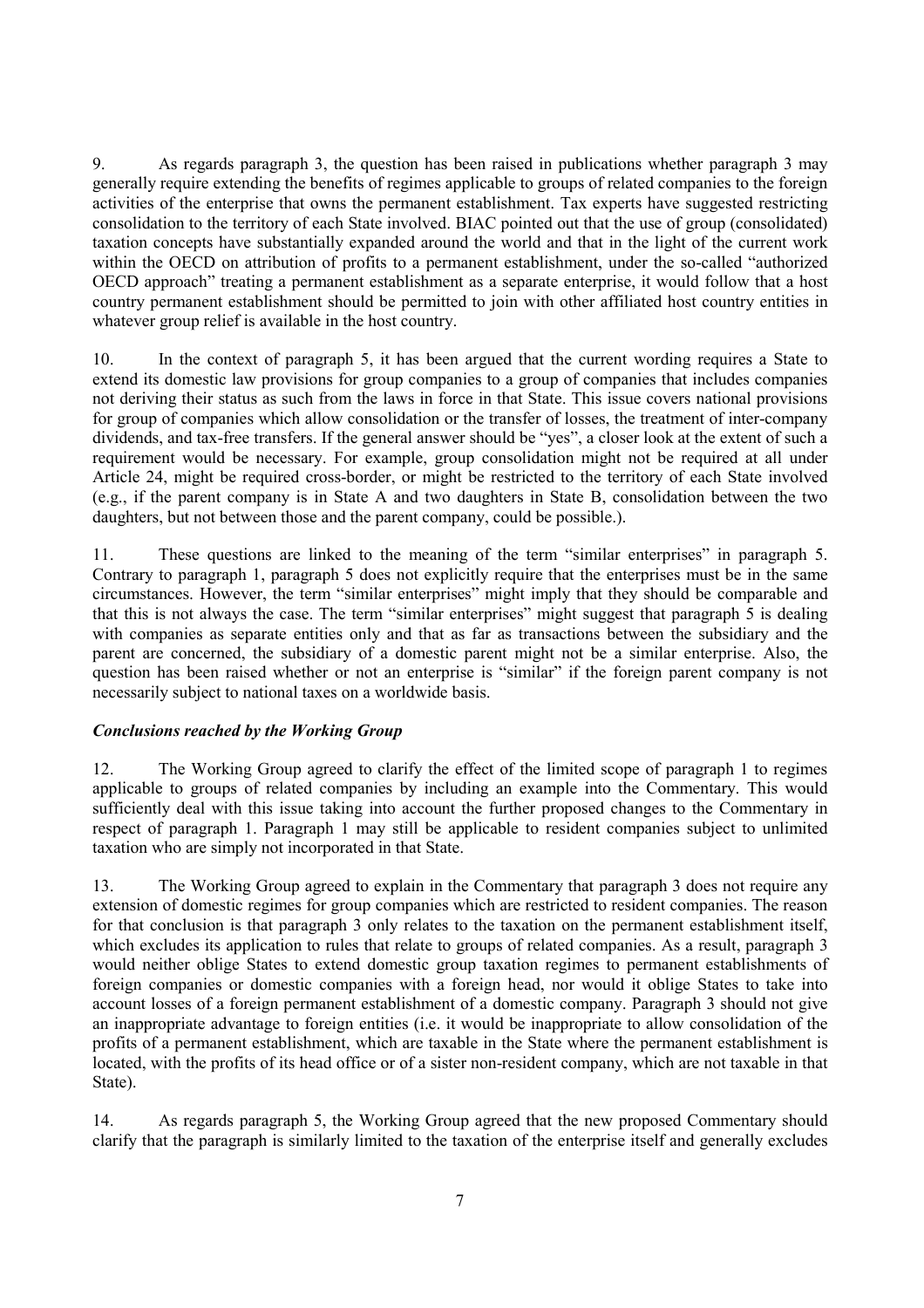issues related to the taxation of the group to which the enterprise belongs. Therefore, no consolidation of two subsidiaries of a foreign parent would be required under paragraph 5. However, the Working Group agreed that Delegates may consult with consolidation experts and send written comments as there may be situations where an extension of group regimes would be desired. The issue will be included in the list of issues that might require changes to the Article.

15. Based on these conclusions, the Group agreed on the following proposed changes to the Commentary.

#### *Proposed changes to the Commentary*

#### *As regards paragraph 1*

16. *Add the following new paragraphs 11.8 and 11.9 to the Commentary on Article 24 (the preceding proposed paragraphs 11.1 to 11. 7 relate to Issue B-1 below)*:

*[11.3 The following additional examples illustrate these principles:]* 

*[…]* 

*11.8 Example 5: Under the domestic income tax law of State A, companies incorporated in that State or which have their place of effective management in that State are residents of the State and companies that do not meet one of these two conditions are non-residents. Under the domestic income tax law of State B, companies incorporated in that State are residents of that State. The State A-State B tax convention is identical to this Model Tax Convention except that paragraph 3 of Article 4 provides that if a legal person is a resident of both States under paragraph 1 of that Article, that legal person shall be deemed to be a resident only of the State in which it has been incorporated. The domestic tax law of State A further provides that companies that have been incorporated and that have their place of effective management in that State are entitled to consolidate their income for tax purposes if they are part of a group of companies that have common shareholders. Company X, which was incorporated in State B, belongs to the same group as two companies incorporated in State A and all these companies are effectively managed in State A. Since it was not incorporated in State A, company X is not allowed to consolidate its income with that of the two other companies.* 

*11.9 In that case, even if company X is a resident of State A under the domestic law of that State, it is not a resident of State A for purposes of the Convention by virtue of paragraph 3 of Article 4. It will therefore not be in the same circumstances as the other companies of the group as regards residence and paragraph 1 will not allow it to obtain the benefits of consolidation even if the different treatment results from the fact that company X has not been incorporated in State A. The residence of company X is clearly relevant with respect to the benefits of consolidation since certain provisions of the Convention, such as Articles 7 and 10, would prevent State A from taxing certain types of income derived by company X.* 

*As regards paragraph 3* 

17. *Add the following new paragraph 24.1 to the Commentary on Article 24 (changes to the existing text of the Commentary appear in bold italics)* :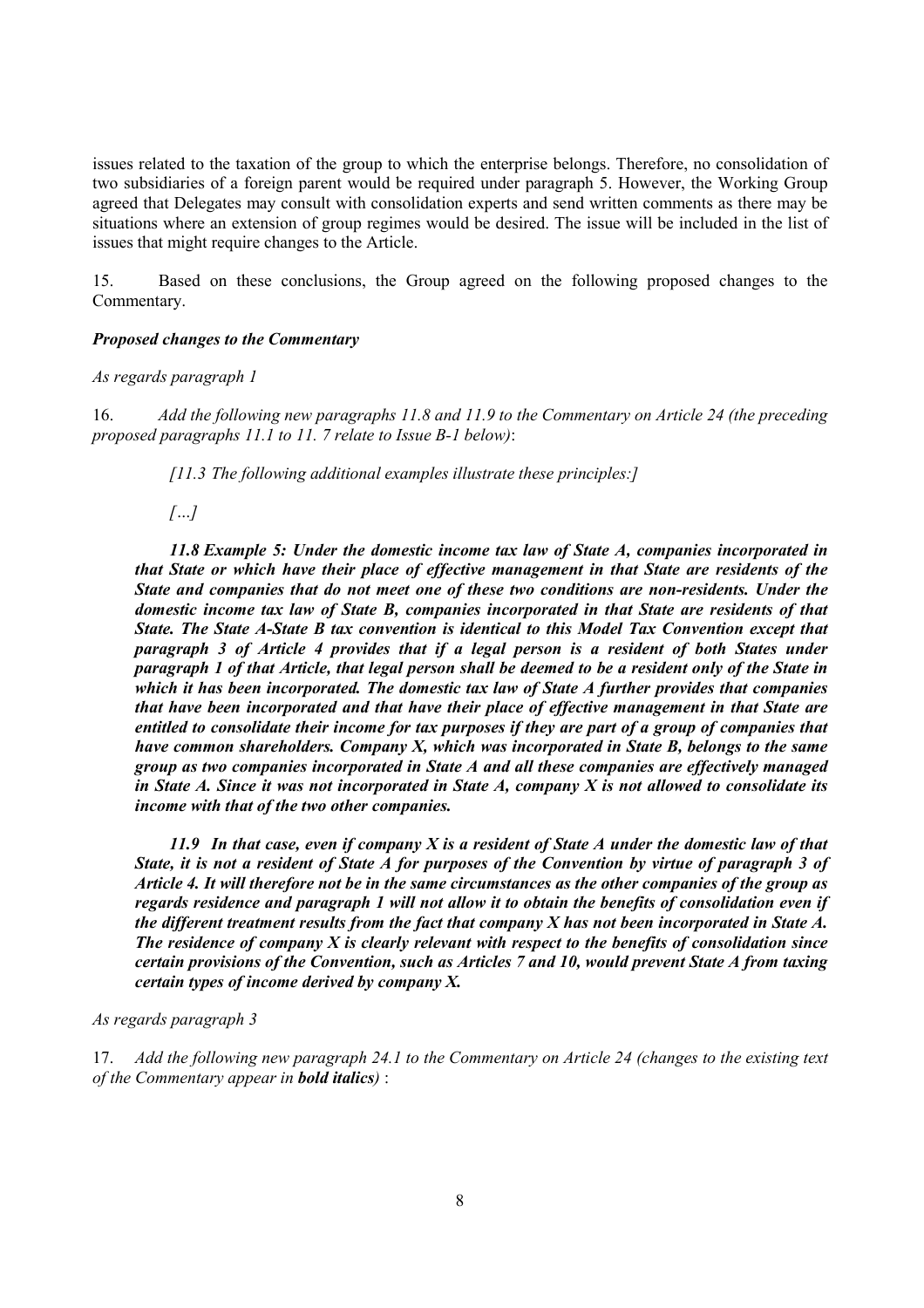[24. With regard to the basis of assessment of tax, the principle of equal treatment normally has the following implications:

 *[…]*

- *c*) Permanent establishments should also have the option that is available in most countries to resident enterprises of carrying forward or backward a loss brought out at the close of an accounting period within a certain period of time (e.g. 5 years). It is hardly necessary to specify that in the case of permanent establishments it is the loss on their own business activities, as shown in the separate accounts for these activities, which will qualify for such carry-forward.
- *d*) Permanent establishments should further have the same rules applied to resident enterprises, with regard to the taxation of capital gains realised on the alienation of assets, whether during or on the cessation of business.]

*24.1 As clearly stated in subparagraph c) above, the equal treatment principle of paragraph 3 only applies to the taxation of the permanent establishment's own activities. That principle, therefore, is restricted to a comparison between the rules governing the taxation of the permanent establishment's own activities and those applicable to similar business activities carried on by an independent resident enterprise. It does not extend to rules that take account of the relationship between an enterprise and other enterprises (e.g. rules that allow consolidation, transfer of losses or tax-free transfers of property between companies under common ownership) since the latter rules do not focus on the taxation of an enterprise's own business activities similar to those of the permanent establishment but, instead, on the taxation of a resident enterprise as part of a group of associated enterprises. Such rules will often operate to ensure or facilitate tax compliance and administration within a domestic group. It therefore follows that the equal treatment principle has no application. For the same reasons, rules related to the distribution of the profits of a resident enterprise cannot be extended to a permanent establishment under paragraph 3 as they do not relate to the business activities of the permanent establishment (see paragraph 40 below).* 

*As regards paragraph 5* 

18. *Add the following new paragraphs 57.1 to the Commentary on Article 24:* 

*Since the paragraph relates only to the taxation of resident enterprises and not to that of the persons owning or controlling their capital, it follows that it cannot be interpreted to extend the benefits of rules that take account of the relationship between a resident enterprise and other resident enterprises (e.g. rules that allow consolidation, transfer of losses or tax-free transfer of property between companies under common ownership). For example, if the domestic tax law of one State allows a resident company to consolidate its income with that of a resident parent company, paragraph 5 cannot have the effect to force the State to allow such consolidation between a resident company and a non-resident parent company. This would require comparing the combined treatment of a resident enterprise and the non-resident that owns its capital with that of a resident enterprise and the resident that owns its capital, something that clearly goes beyond the taxation of the resident enterprise alone.* 

*57.2 Also, because paragraph 5 is aimed at ensuring that all resident companies are treated equally regardless of who owns or control their capital and does not seek to ensure that distributions to residents and non-residents are treated in the same way (see paragraph 57 above), it follows that withholding tax obligations that are imposed on a resident company with respect to dividends paid to non-resident shareholders but not with respect to dividends paid to resident shareholders cannot be considered to violate paragraph 5. In that case, the different treatment is not dependent on the fact that the capital of the company is owned or controlled by non-residents*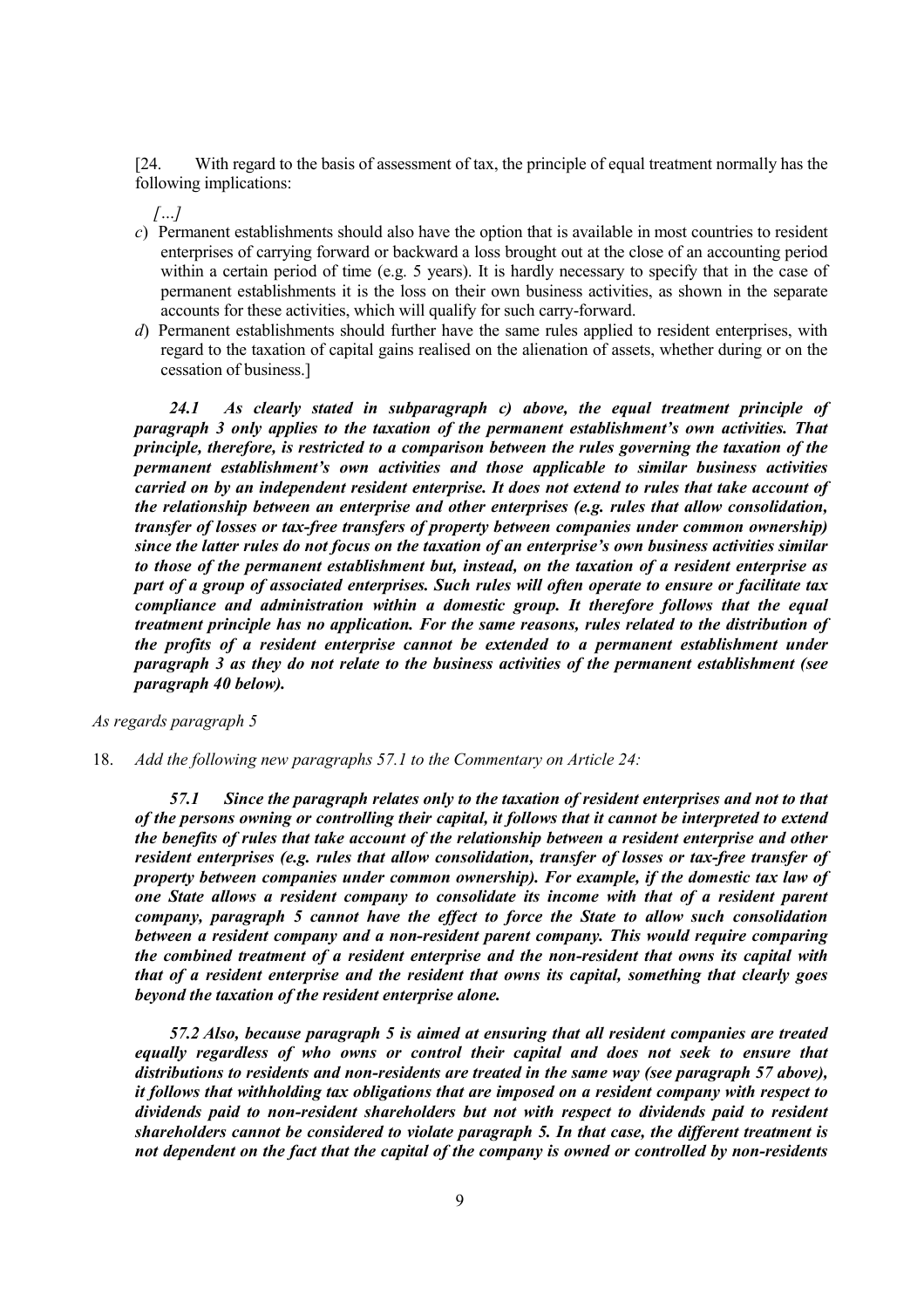*but, rather, on the fact that dividends paid to non-residents are taxed differently. A similar example would be that of a State that levies a tax on resident companies that make distributions to their shareholders regardless of whether or not they are residents or non-residents, but which, in order to avoid a multiple application of that tax, would not apply it to distributions made to related resident companies that are themselves subject to the tax upon their own distributions. The fact that the latter exemption would not apply to distributions to non-resident companies should not be considered to violate paragraph 5. In that case, it is not because the capital of the resident company is owned or controlled by non-residents that it is treated differently; it is because it makes distributions to companies that, under the provisions of the treaty, cannot be subjected to the same tax when they re-distribute the dividends received from that resident company. In this example, all resident companies are treated the same way regardless of who owns or controls their capital and the different treatment is restricted to cases where distributions are made in circumstances where the distribution tax could be avoided.* 

## **A-3 Discrimination against one taxpayer or a class of taxpayers?**

#### *Description of the issue*

19. The test for discrimination can theoretically be applied at the level of the individual taxpayer who is adversely affected, or at the level of his class of taxpayers as a whole. In other words, is it possible to consider that a tax measure does not violate a non-discrimination provision if one particular taxpayer is treated less favourably but other taxpayers in the same group enjoy advantages from that measure?

#### *Conclusions reached by the Working Group*

20. The Working Group agreed that the correct interpretation of the provisions of Article 24 is that the comparison should be at the level of the individual taxpayer and not at the level of the class of taxpayers to whom the taxpayer belongs. It did not consider, however, that changes to the Commentary were needed to clarify that this was the correct interpretation of the provisions of the Article.

## **B. ISSUES RELATED TO PARAGRAPH 1**

#### **B-1 Application of paragraph 1 to companies**

#### *Description of the issue*

21. Paragraph 1 of Article 24 prevents discrimination based on nationality but only with respect to companies "in the same circumstances, in particular with respect to residence". Under the domestic law of many countries, incorporation or registration constitutes the criterion, or one of the criteria, to determine the residence of companies for purposes of Article 4. Under the definition of the term "national" in subparagraph *f*) of paragraph 1 of Article 3, however, registration or incorporation will also be the criterion to determine the "nationality" of a company (since a company will usually "derive[e] its status as such from the laws in force" in the State in which it has been incorporated or registered). It is therefore unclear how the residence of a company can be distinguished from its nationality for purposes of paragraph 1 of Article 24.

22. This concern has led some States to question whether paragraph 1 should apply to companies. Paragraph 11 of the Commentary on Article 24 explains that "it seems justifiable not to deal with legal persons, partnerships and associations in a special provision, but to assimilate them with individuals under paragraph 1" (this result is achieved through the definition of "national"). Other States, however, consider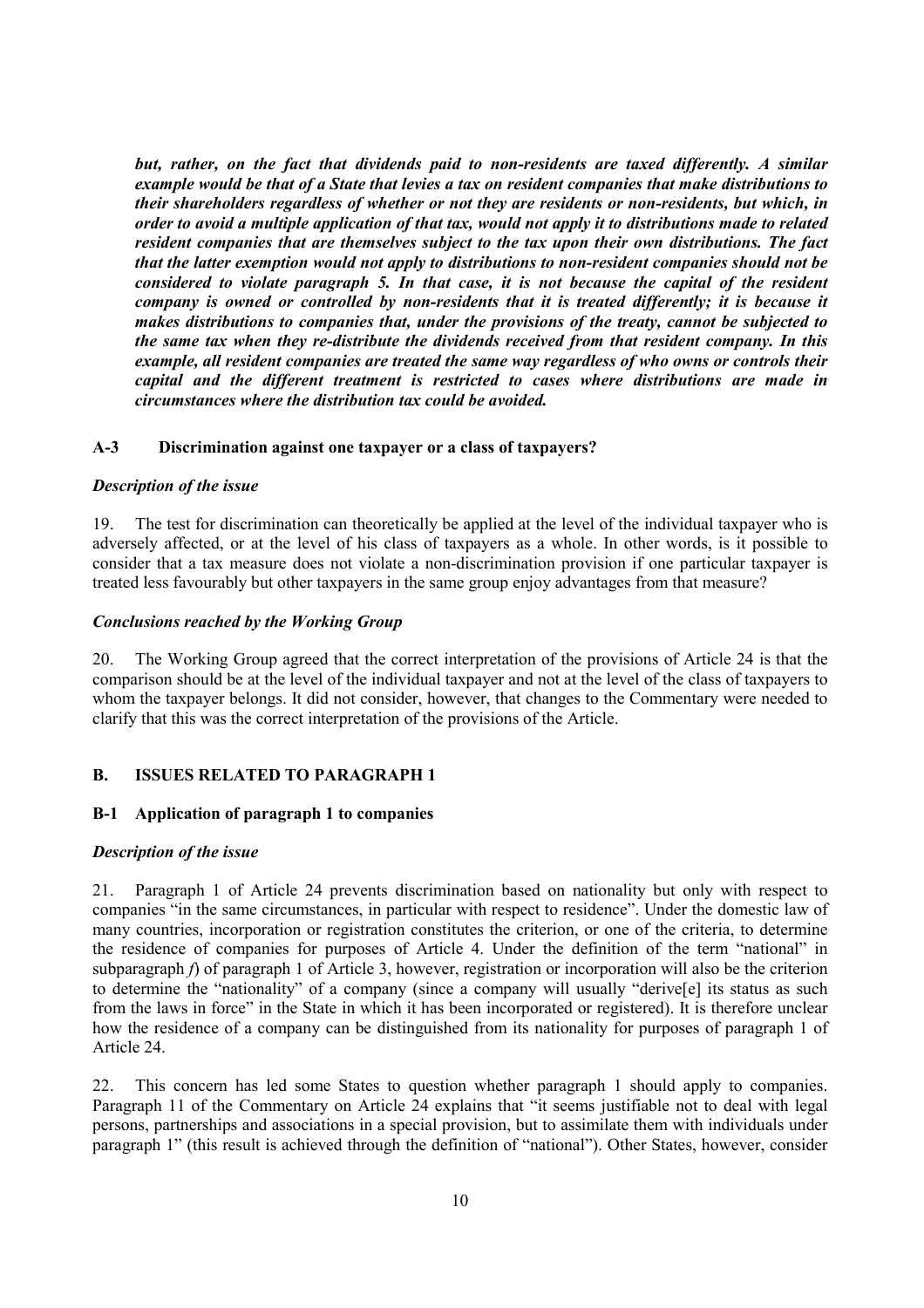that the other provisions of Article 24 may be sufficient to deal with the discriminatory treatment of companies and that it may be better not to apply paragraph 1 to companies given the risk that paragraph 1 be interpreted so as to prevent different treatment of resident and non-resident companies, a result which would be clearly unintended given that such a distinction is a crucial feature of most tax systems (see, for example, the reservation by France in paragraph 66 of the Commentary on Article 24).

#### *Conclusions of the Working Group*

23. The Working Group agreed that the Commentary should be amended to clarify that resident and non-resident companies are not in the same circumstances for purposes of paragraph 1, except where residence is totally irrelevant for purposes of the provision or administrative measure under consideration. The Group agreed that the different treatment of resident and non-resident companies is allowed by paragraph 1 even where residence and nationality are linked through the criterion of incorporation or registration. Paragraph 1 only prohibits a different tax treatment that is based exclusively on the fact that the entity derives its status from the domestic law of another State and requires that all other relevant factors, including the residence of the entity, be the same. The different treatment of residents and nonresidents is a crucial feature of tax systems (e.g. source based and worldwide taxation are not comparable and withholding taxes that often apply only to payments to non-residents are implicitly allowed under provisions such as Articles 10 and 11); paragraph 1 was never intended to prevent such different treatment. The Group agreed that a few examples should be included in the Commentary to illustrate these conclusions.

#### *Proposed changes to the Commentary*

## 24. *Replace the existing paragraph 11 of the Commentary on Article 24 by the following (changes to the existing text appear in bold italics for additions and strikethrough for deletions):*

11. In view of the legal relationship created between the company and the State under whose law it is constituted, which from certain points of view is closely akin to the relationship of nationality in the case of individuals, it seems justifiable not to deal with legal persons, partnerships and associations in a special provision, but to assimilate them with individuals under paragraph 1. This result is achieved through the definition of the term "national" in subparagraph  $\hat{A}$  **g**) of paragraph 1 of Article 3.

*11.1 By virtue of that definition, in the case of a legal person such as a company, "national of a Contracting State" means a legal person "deriving its status as such from the laws in force in that Contracting State". A company will usually derive its status as such from the laws in force in the State in which it has been incorporated or registered. Under the domestic law of many countries, however, incorporation or registration constitutes the criterion, or one of the criteria, to determine the residence of companies for the purposes of Article 4. Since paragraph 1 of Article 24 prevents different treatment based on nationality but only with respect to persons or entities "in the same circumstances, in particular with respect to residence", it is therefore important to distinguish, for purposes of that paragraph, a different treatment that is solely based on nationality from a different treatment that relates to other circumstances and, in particular, residence. As explained in paragraphs 3 and 4 above, paragraph 1 only prohibits discrimination based on a different nationality and requires that all other relevant factors, including the residence of the entity, be the same. The different treatment of residents and non-residents is a crucial feature of domestic tax systems and of tax treaties; when Article 24 is read in the context of the other Articles of the Convention, most of which provide for a different treatment of residents and non-residents, it is clear that two companies that are not residents of the same State*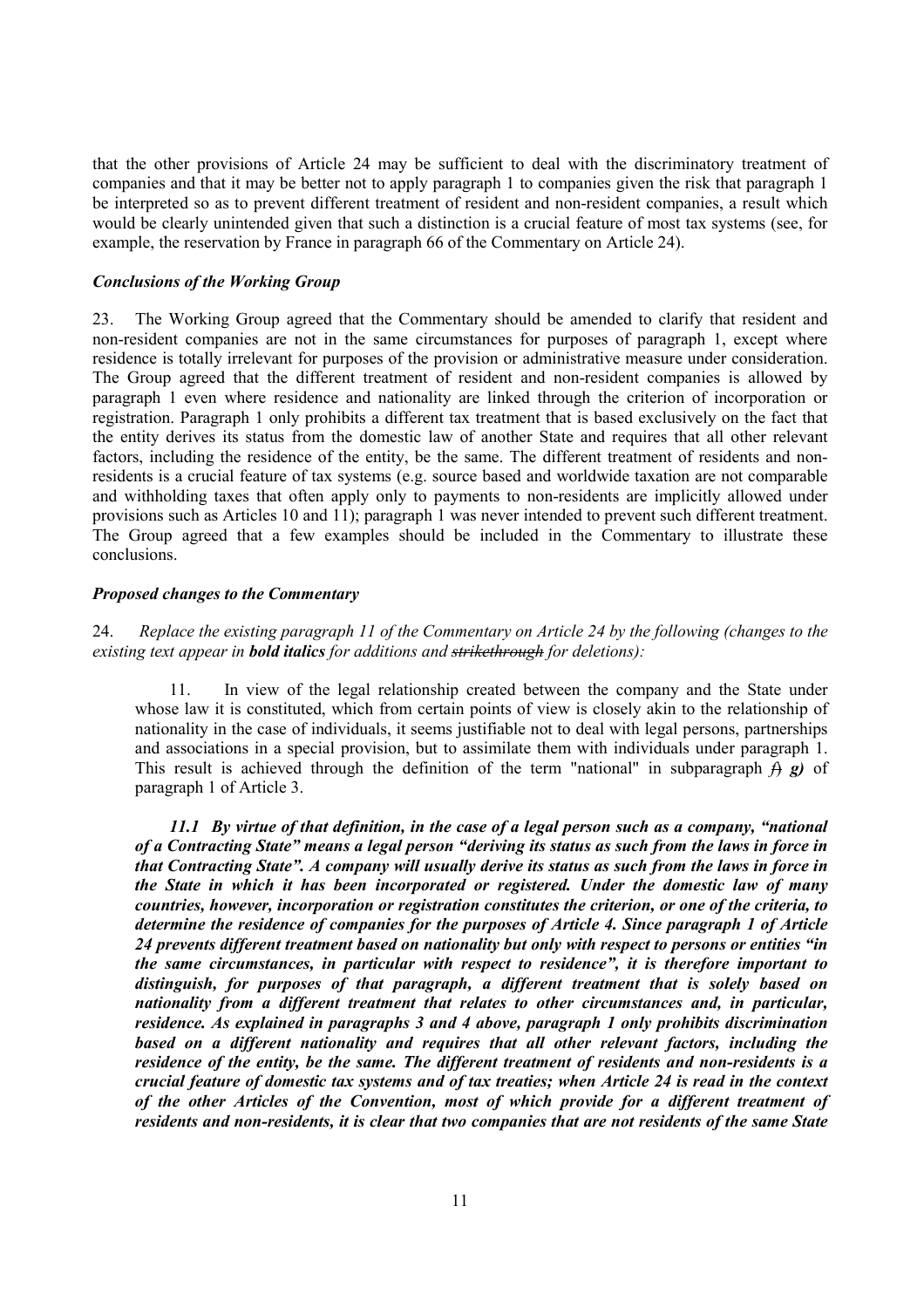*for purposes of the Convention (under the rules of Article 4) are usually not in the same circumstances for purposes of paragraph 1.* 

*11.2 Whilst residents and non-residents are usually not in the same circumstances for the purposes of paragraph 1, it is clear, however, that this is not the case where residence has no relevance whatsoever with respect to the different treatment under consideration.* 

*11.3 The following examples illustrate these principles.* 

*11.4 Example 1: Under the domestic income tax law of State A, companies incorporated in that State or having their place of effective management in that State are residents thereof. The State A-State B tax convention is identical to this Model Tax Convention. The domestic tax law of State A provides that dividends paid to a company incorporated in that country by another company incorporated in that country are exempt from tax. Since a company incorporated in State B that would have its place of effective management in State A would be a resident of State A for purposes of the State A - State B Convention, the fact that dividends paid to such a company by a company incorporated in State A would not be eligible for this exemption, even though the recipient company is in the same circumstances as a company incorporated in State A with respect*  to its residence, would constitute a breach of paragraph 1 absent other relevant different *circumstances.* 

*11.5 Example 2: Under the domestic income tax law of State A, companies incorporated in that State are residents thereof and companies incorporated abroad are non-residents. The State A-State B tax convention is identical to this Model Tax Convention except that paragraph 3 of Article 4 provides that if a legal person is a resident of both States under paragraph 1 of that Article, that legal person shall be deemed to be a resident of the State in which it has been incorporated. The domestic tax law of State A provides that dividends paid to a company incorporated in that country by another company incorporated in that country are exempt from tax. Paragraph 1 does not extend that treatment to dividends paid to a company incorporated in State B. Even if a company incorporated in State A and a company incorporated in State B that receive such dividends are treated differently, these companies are not in the same circumstances with regards to their residence and residence is a relevant factor in this case (as can be concluded, for example, from paragraph 5 of Article 10, which would prevent the subsequent taxation of dividends paid by a non-resident company but not those paid by a resident company).* 

*11.6 Example 3: Under the domestic income tax law of State A, companies that are incorporated in that State are residents thereof. Under the domestic tax law of State B, companies that have their place of effective management in that State are residents thereof. The State A-State B tax convention is identical to this Model Tax Convention. The domestic tax law of State A provides that a non-resident company that is a resident of a State with which State A does not have a tax treaty that allows for the exchange of tax information is subject to an annual tax equal to 3% of the value of that property instead of a tax on the net income derived from that property. A company incorporated in State B but which is a resident of a State with which State A does not have a tax treaty that allows for the exchange of tax information cannot claim that paragraph 1 prevents the application of the 3% tax levied by State A because it is treated differently from a company incorporated in State A. In that case, such a company would not be in the same circumstances, with respect to its residence, as a company incorporated in State A and the residence of the company would be relevant (e.g. for purposes of accessing the information necessary to verify the net income from immovable property derived by a non-resident taxpayer).*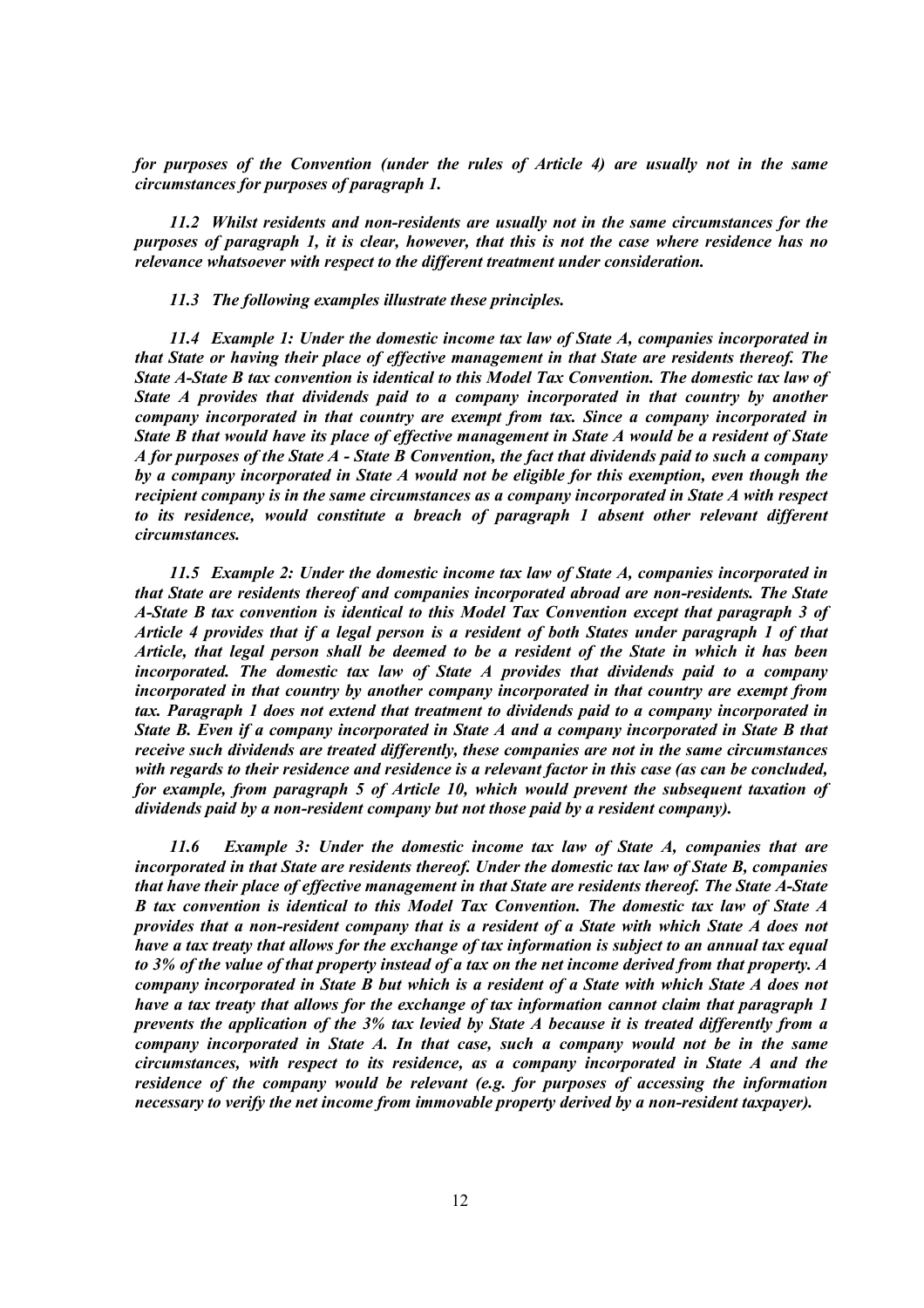*11.7 Example 4: Under the domestic income tax law of State A, companies incorporated in that State are residents of State A and companies incorporated abroad are non-residents. The State A-State B tax convention is identical to this Model Tax Convention except that paragraph 3 of Article 4 provides that if a legal person is a resident of both States under paragraph 1 of that Article, that legal person shall be deemed to be a resident of the State in which it has been incorporated. Under State A's payroll tax law, all companies that employ resident employees are subject to a payroll tax that does not make any distinction based on the residence of the employer but that provides that only companies incorporated in State A shall benefit from a lower rate of payroll tax. In that case, the fact that a company incorporated in State B will not have the same residence as a company incorporated in State A for the purposes of the A-B convention has no relevance at all with respect to the different tax different under the payroll tax and that different treatment would therefore be in violation of paragraph 1 absent other relevant different circumstances.* 

#### **B-2 Interpretation of the term "in the same circumstances"**

#### *Description of the issue*

25. There is some uncertainty as to what are the relevant factors in determining whether taxpayers are in the same circumstances for purposes of paragraph 1. Paragraphs 3 to 8 of the Commentary on Article 24 provide that the phrase refers to taxpayers who are placed, from the point of view of the application of the ordinary taxation laws and regulations, in "substantially similar circumstances" both in law and in fact. The term "substantially" is somewhat unclear, although paragraph 1 provides expressly that a resident and a non-resident are not in the same circumstances.

#### *Conclusions reached by the Working Group*

26. The Working Group noted that changes made under other issues would provide some clarification on the meaning of the phrase "in the same circumstances". It agreed, however, to clarify that taxpayers with limited tax liability are usually not in the same circumstances as taxpayers with unlimited tax liability.

27. Based on this conclusion, the Group agreed on the following proposed change to the Commentary.

#### *Proposed changes to the Commentary*

28. *Add the following new paragraph 4.1 to the Commentary on Article 24:* 

*4.1 The expression "in the same circumstances" can in some cases refer to a person's tax situation. This would be the case, for example, where a country would subject its nationals, or some of them, to a more comprehensive tax liability than non-nationals (this, for example, is a feature of the United States tax system). As long as such treatment is not itself a violation of paragraph 1, it could not be argued that persons who are not nationals of that State are in the same circumstances as its nationals for the purposes of the application of the other provisions of the domestic tax law of that State with respect to which the comprehensive or limited liability to tax of a taxpayer would be relevant (e.g. the granting of personal allowances).*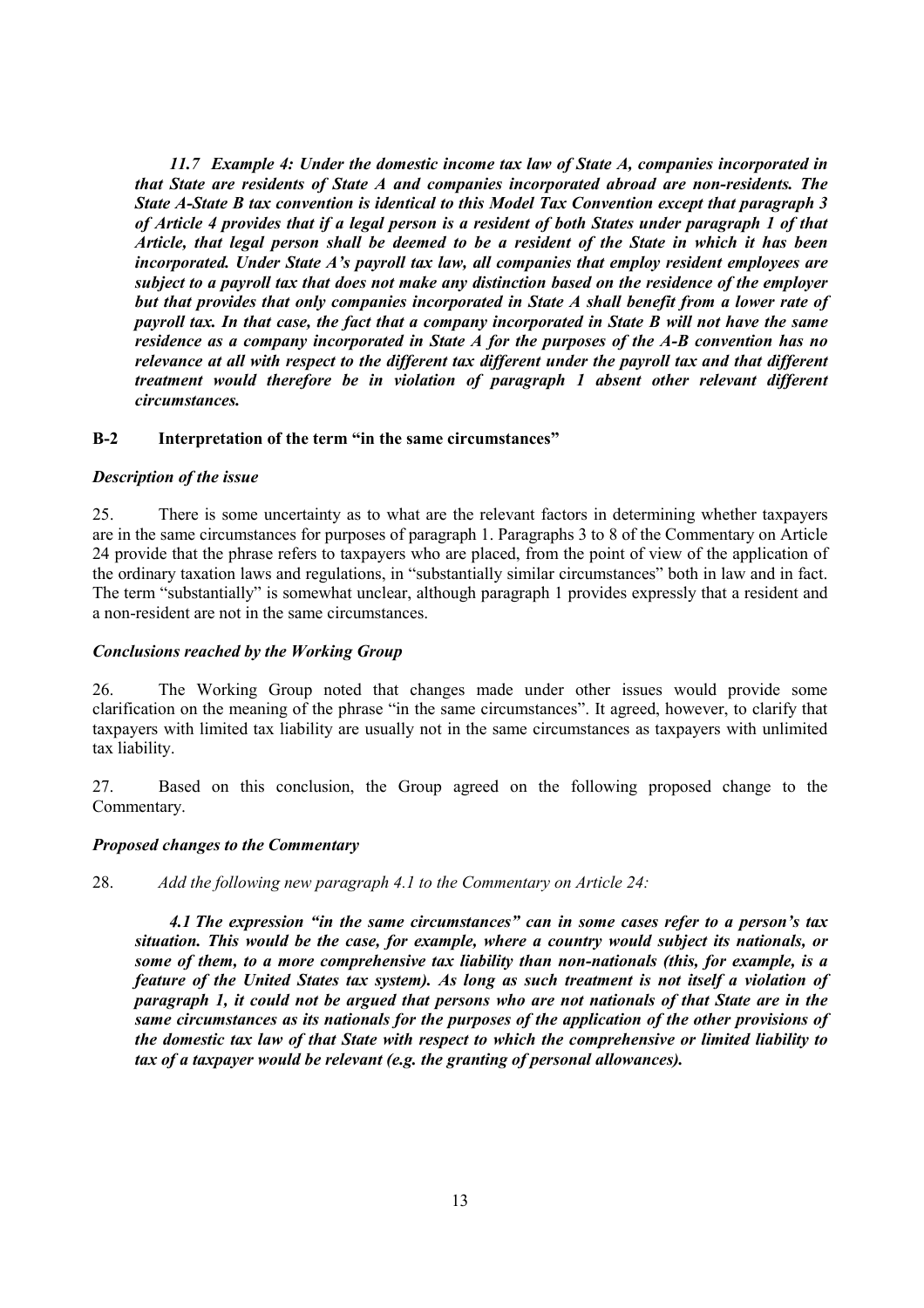# **B-3 National treatment versus most-favoured-nation**

#### *Description of the issue*

29. The question has arisen whether paragraph 1 could allow a national of one Contracting State to obtain benefits granted by the other Contracting State to nationals of third States, for example in the context of regional agreements.

## *Conclusions reached by the Working Group*

30. The Working Group agreed that the wording of paragraph 1 was clearly restricted to national treatment so that it was impossible to argue that the tax treatment, in one Contracting State, of a national of the other Contracting State should not be other or more burdensome than the taxation of nationals of third States in the same circumstances to which benefits may have been granted by reason of their nationality, e.g. through regional agreements. Thus, a resident and national of State A could not argue that paragraph 1 of Article 24 of the State A-State B treaty requires State B to treat him, for tax purposes, in the same way as another resident of State A who is a national of State C.

# **C. ISSUES RELATED TO PARAGRAPH 3**

# **C-1 Structure and rate of tax for purposes of paragraph 3**

#### *Description of the issue*

31. Paragraph 36 of the Commentary on Article 24 states that in countries "where enterprises, mainly companies, are charged a tax on their profits which is specific to them, the provisions of paragraph 3 raise, with regard to the rate applicable in the case of permanent establishments, especially difficult and delicate problems". Also, in paragraphs 40 to 43, the Commentary describes the impact of paragraph 3 on a splitrate system and on an imputation system ("avoir fiscal" or "tax credit") and leaves the solution to these problems to bilateral negotiations.

32. The Commentary's description and discussion of the different problems related to the structure and rate of tax should, as a minimum, be updated (e.g. BIAC pointed out that the use of split-rate and imputation systems is in decline). More importantly, however, the issue arises as to whether the reference in paragraph 3 to "taxation on the permanent establishment" extends to the treatment of the enterprise to which the permanent establishment belongs as regards the repatriation or deemed distribution of the profits of the permanent establishment.

## *Conclusions reached by the Working Group*

33. The Working Group agreed to clarify the scope of paragraph 3 of Article 24. The thrust of that clarification is that issues related to various systems for the integration of the corporate and shareholder's taxes are outside the scope of paragraph 3 because paragraph 3 is restricted to the taxation of the profits from the activities of the permanent establishment itself and not to the taxation of the enterprise as a whole. This reflects the Working Group's conclusion that even though paragraph 3 does not use the words "in the same circumstances", the phrase "taxation on a permanent establishment" and the reference to "enterprises, carrying on the same activities" effectively restricts the scope of the paragraph. Since a permanent establishment, by its very nature, does not distribute dividends, the tax treatment of distributions is therefore outside the scope of paragraph 3, i.e. paragraph 3 deals with the realisation of profits and not with the decisions of the company and its shareholders after the realisation of profits concerning, for example, the distribution of these profits. That approach finds support in the second sentence of paragraph 3 which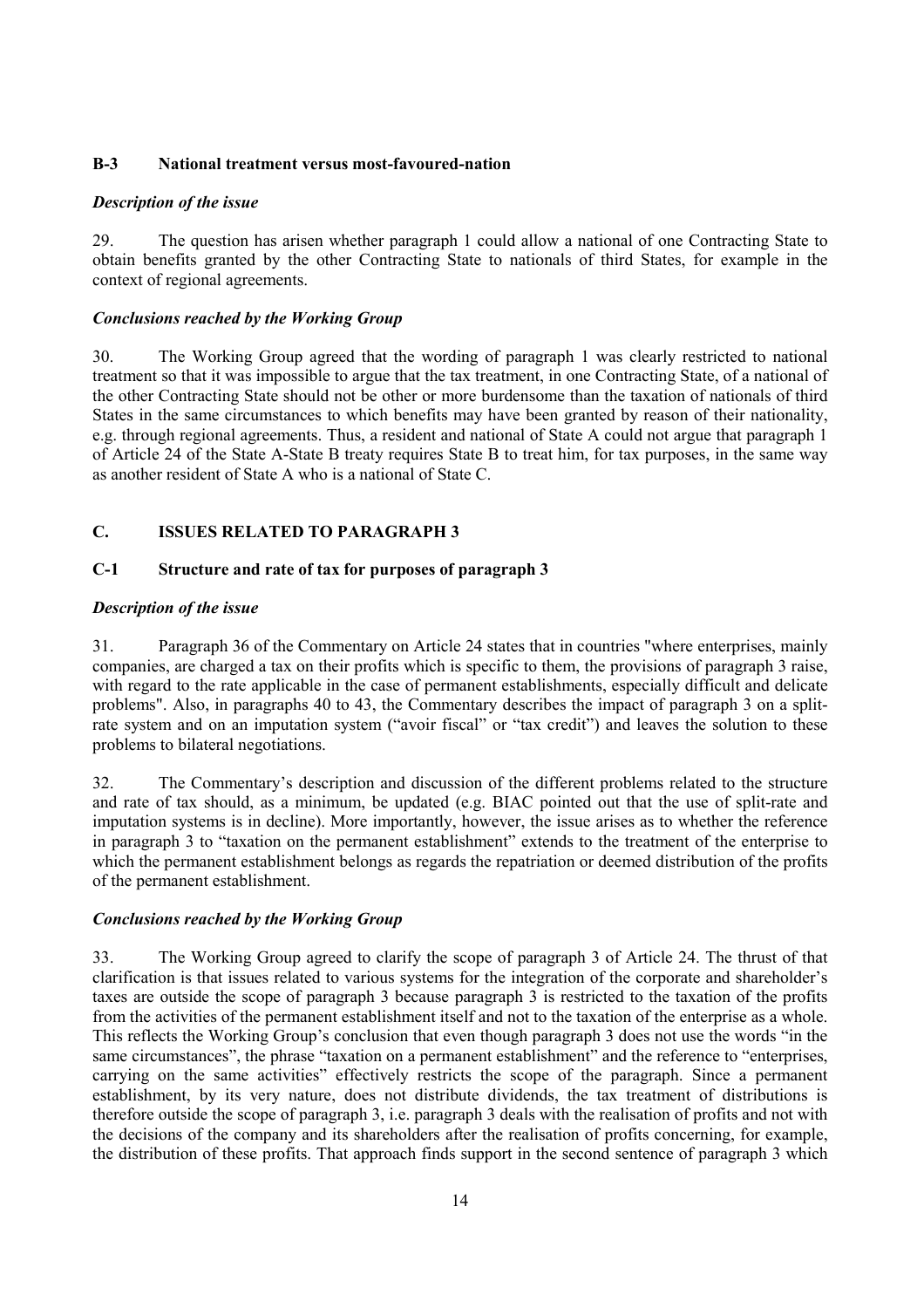confirms that tax aspects related to the taxpayer that owns the permanent establishment, such as personal allowances and deductions, are outside the scope of the paragraph.

34. This led the Group to discuss the issue of branch taxation. Branch taxation raises a paragraph 3 issue to the extent that it results in a higher rate of tax being applied to the profits of the permanent establishment than to those of a local enterprise. The Group concluded that a branch tax that is simply imposed as a supplementary rate applicable to the profits of a permanent establishment would indeed constitute a violation of paragraph 3. The Group, however, distinguished such a tax from a tax that would be imposed on amounts deducted as interest in computing the profits of a permanent establishment (e.g. "branch level interest tax"). In that case, the tax would not be levied on the permanent establishment itself but, instead, on the enterprise to which the interest is considered to be paid and would therefore be outside the scope of paragraph 3.

35. The Working Group also agreed to clarify that, for purposes of paragraph 3, the permanent establishment of a foreign enterprise should be compared with a local enterprise that has a similar legal structure as that of the foreign enterprise (e.g. a permanent establishment of a sole proprietorship should not be compared to a domestic company).

36. Based on these conclusions, the Group agreed on the following proposed changes to the Commentary.

## *Proposed changes to the Commentary*

37. *Add the following new paragraph 22.1 to the Commentary on Article 24:* 

*22.1 It is also clear that, for purposes of paragraph 3, the tax treatment in one Contracting State of the permanent establishment of an enterprise of the other Contracting State should be compared to that of an enterprise of the first-mentioned State that has a legal structure that is similar to that of the enterprise to which the permanent establishment belongs. Thus, for example, paragraph 3 does not require a State to apply to the profits of the permanent establishment of an enterprise carried on by a non-resident individual the same rate of tax as is applicable to an enterprise of that State that is carried on by a resident company.*

38. *Replace the existing paragraph 36 of the Commentary on Article 24 by the following (changes to the existing text appear in bold italics for additions and strikethrough for deletions):* 

36.In countries where enterprises, mainly companies, are charged a tax on their profits which is specific to them, the provisions of paragraph 3 raise, with regard to the rate applicable in the case of permanent establishments, especially difficult and delicate problems, which here too arise from the fact that *some specific issues related to the fact that* the permanent establishment is only a part of a legal entity which is not under the jurisdiction of the State where the permanent establishment is situated.

39. *Replace the existing paragraphs 40-43 of the Commentary on Article 24 by the following (changes to the existing text appear in bold italics for additions and strikethrough for deletions):* 

40. As regards the split-rate system of company tax, it should first be pointed out as being a fact central to the issue here that most OECD Member countries which have adopted this system do not consider themselves bound by the provisions of paragraph 3 to extend it to permanent establishments of non-resident companies. This attitude is based, in particular, on the view that the split-rate is only one element amongst others (in particular a withholding tax on distributed income) in a system of taxing company profits and dividends which must be considered as a whole and is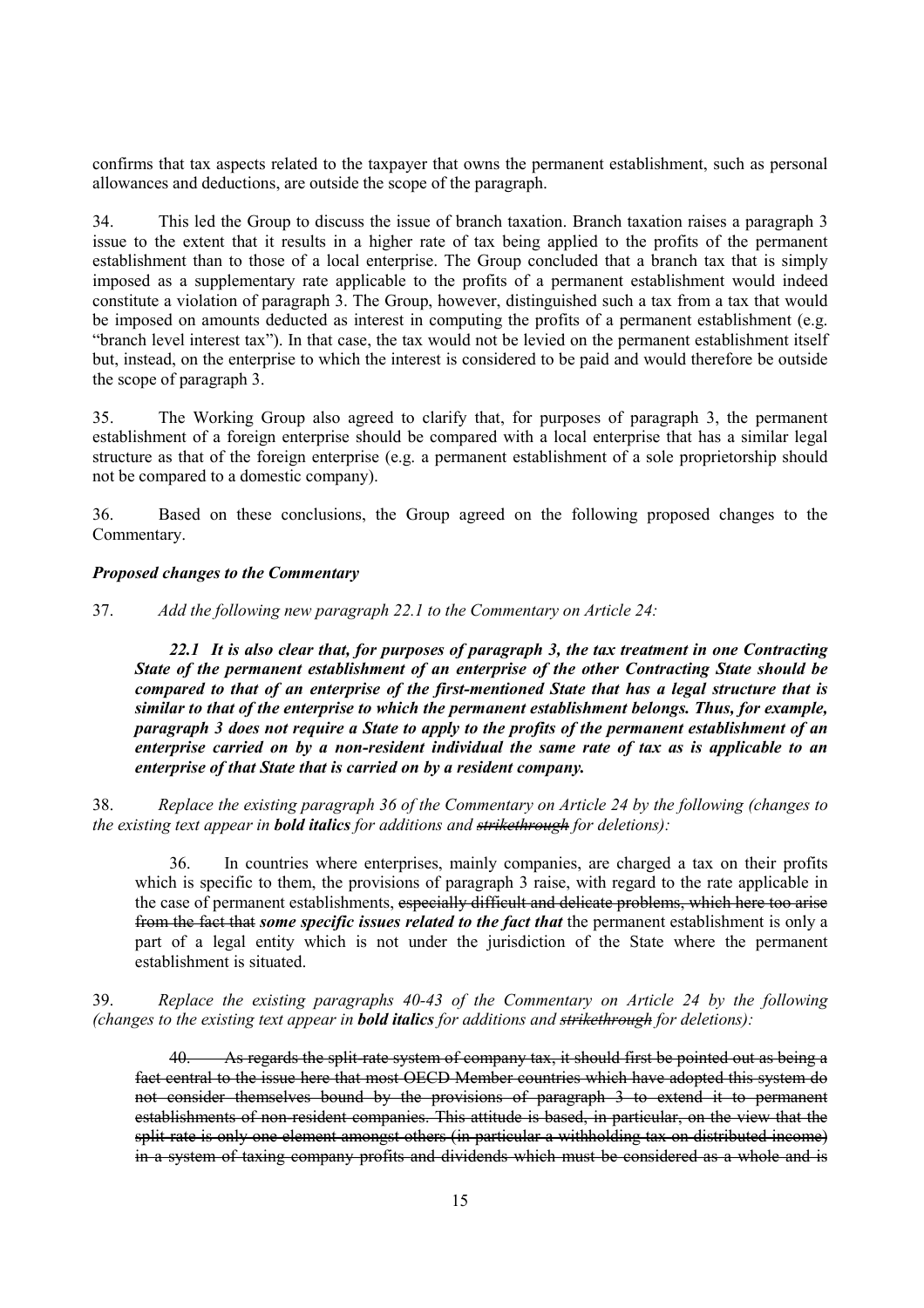therefore, both for legal and technical reasons, of domestic application only. The State where the permanent establishment is situated could claim the right not to tax such profits at the reduced rate as, generally, it does not tax the dividends distributed by the company to which the permanent establishment belongs. Moreover, a State which has adopted a split-rate system usually has other economic policy objectives, such as the promotion of the capital market, by encouraging resident companies to distribute dividends. The extension of the reduced rate to the profits of the permanent establishment would not serve such a purpose at all, as the company distributing the dividends is not a resident of the State concerned.

This view is, however, disputed. The States in favour of extending the split-rate system to permanent establishments urge that as the essential feature of this system is a special technique of taxing profits which enterprises in a corporate form derive from their activities, and is designed to afford immediate relief from the double taxation levied on the profits distributed, it should be applied to permanent establishments in bilateral conventions against double taxation. It is generally recognised that, by the effects of their provisions, such conventions necessarily result in some integration of the taxation systems of the Contracting States. On this account, it is perfectly conceivable that profits made in a State  $(A)$  by a permanent establishment of a company resident in another State (B) should be taxed in State A according to the split-rate system. As a practical rule, the tax could in such case be calculated at the reduced rate (applicable to distributed profits) on that proportion of an establishment's profits which corresponds to the ratio between the profit distributed by the company to which it belongs and the latter's total profit; the remaining profit could be taxed at the higher rate. Of course, the two Contracting States would have to consult together and exchange all information necessary for giving practical effect to this solution. Similar considerations apply to systems where distributions of profits made can be deducted from the taxable income of a company.

42. As regards the imputation system ("*avoir fiscal*" or "tax credit"), it seems doubtful, at least on a literal interpretation of the provisions of paragraph 3, whether it should be extended to non-resident companies in respect of dividends paid out of profits made by their permanent establishments. In fact, it has identical effects to those of the split-rate system but these effects are not immediate as they occur only at the time of the shareholder's personal taxation. From a purely economic and financial standpoint, however, it is conceivable that such profits should be treated as though they were profits of a distinct company in State A where the permanent establishment of a company which is a resident of State B is situated, and, to the extent that they are distributed, carry the *avoir fiscal* or tax credit. But to take the matter further, to avoid all discrimination it is necessary that this advantage should already have been accorded to shareholders who are residents of State B of companies which are residents of State A. From the practical standpoint, the two States concerned should, of course, agree upon the conditions and procedures for allowing the *avoir fiscal* or tax credit to shareholders who are themselves residents of either State, of the companies concerned that are residents of State B.

43. Contracting States which are faced with the problems described above may settle them in bilateral negotiations in the light of their peculiar circumstances.

*40. Since a permanent establishment, by its very nature, does not distribute dividends, the tax treatment of distributions made by the enterprise to which the permanent establishment belongs is therefore outside the scope of paragraph 3. Paragraph 3 is restricted to the taxation of the profits from the activities of the permanent establishment itself and does not extend to the taxation of the enterprise as a whole. This is confirmed by the second sentence of the paragraph, which confirms that tax aspects related to the taxpayer that owns the permanent establishment, such as personal allowances and deductions, are outside the scope of the paragraph. Thus, issues related to various systems for the integration of the corporate and shareholder's taxes (e.g.*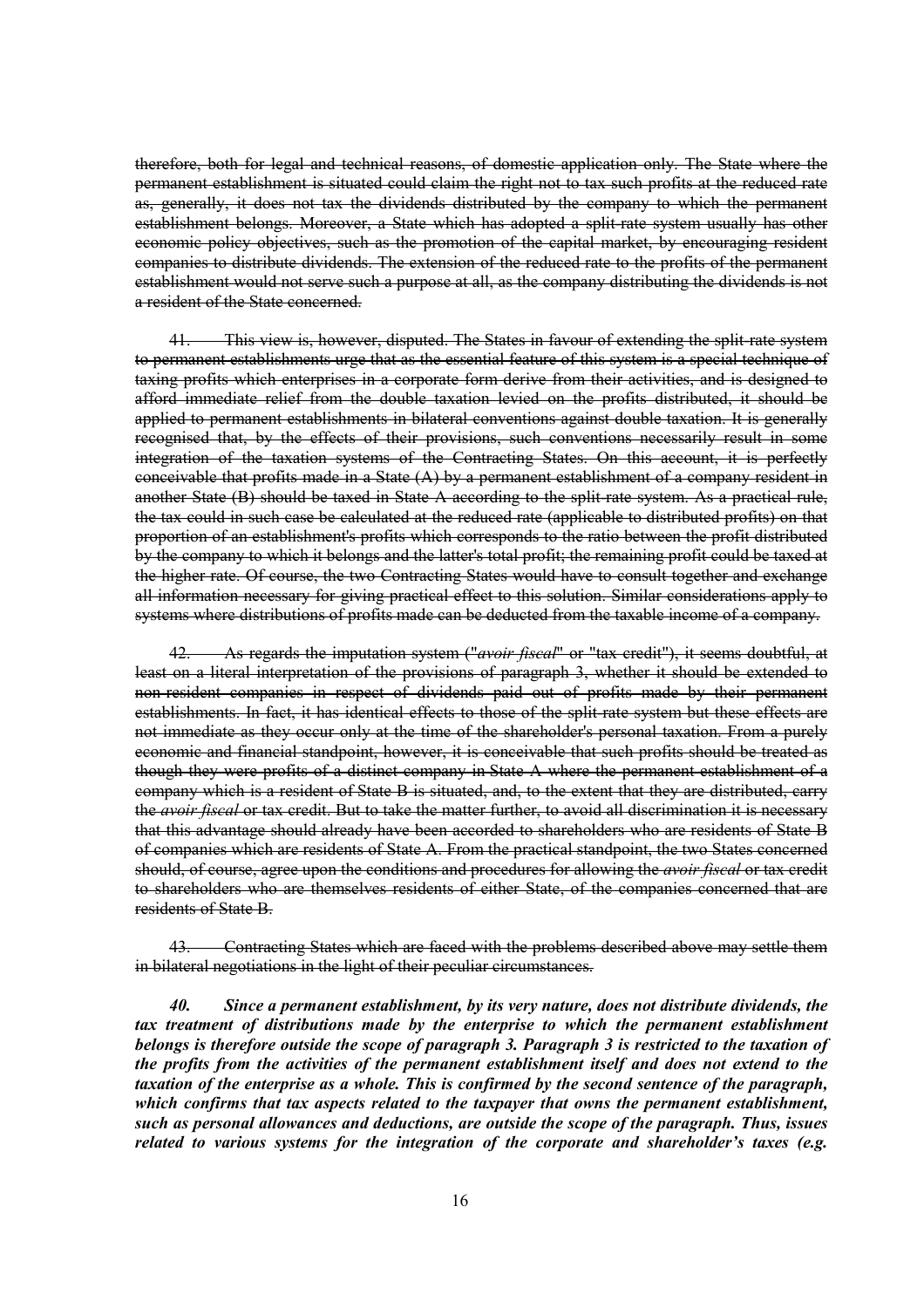*advance corporate tax, précompte mobilier, computation of franked income and related dividend tax credits) are outside the scope of the paragraph.* 

*41. In some States, the profits of a permanent establishment of an enterprise of another Contracting State are taxed at a higher rate than the profits of enterprises of that State. This additional tax, sometimes referred to as a "branch tax", may be explained by the fact that if a subsidiary of the foreign enterprise earned the same profits as the permanent establishment and subsequently distributed these profits as a dividend, an additional tax would be levied on these dividends in accordance with paragraph 2 of Article 10. Where such tax is simply expressed as an additional tax payable on the profits of the permanent establishment, it must be considered as a tax levied on the profits of the activities of the permanent establishment itself and not as a tax on the enterprise in its capacity as owner of the permanent establishment. Such a tax would therefore be contrary to paragraph 3.* 

*42. That situation must, however, be distinguished from that of a tax that would be imposed on amounts deducted, for instance as interest, in computing the profits of a permanent establishments (e.g. "branch level interest tax"); in that case, the tax would not be levied on the permanent establishment itself but, rather, on the enterprise to which the interest is considered to be paid and would therefore be outside the scope of paragraph 3 (depending on the circumstances, however, other provisions, such as those of Articles 7 and 11, may be relevant in determining whether such a tax is allowed by the Convention; see the last sentence of paragraph 1.3).*"

## **C-2 Comparable circumstances for purposes of paragraph 3**

#### *Description of the issue*

40. Contrary to paragraph 1, paragraph 3 does not provide that the enterprise that is the object of the comparison has to be in the same circumstances as the permanent establishment. All that is required is that the enterprise be "carrying on the same activities". This might imply that a permanent establishment and an enterprise are always in the same circumstances for purposes of paragraph 3.

41. A practical example of the difficulty would be that of a foreign charitable organization carrying on business activities in a State through a permanent establishment situated therein. If that organization did not get the benefits of the tax exemption given to charitable organizations of the State of the permanent establishment, could it obtain that treatment under paragraph 3?

# *Conclusions reached by the Working Group*

42. The Working Group agreed to clarify that regulated and unregulated activities are not the same so that the taxation of a permanent establishment whose activities include the borrowing and lending of money but which is not registered as a bank is not entitled to the same tax treatment as domestic banks since it does not carry on the same activities.

43. As regards the issue of the application of paragraph 3 to charitable organisations, the Working Group concluded that, as regards charitable organisations that would qualify as enterprises of a Contracting State having a permanent establishment in the other State, the effect of paragraph 3 would depend on the particular treatment and regulation of charitable activities for tax and non-tax purposes. For instance, the Group noted that its above conclusion on regulated and unregulated activities would be relevant to the extent that charitable activities are regulated in a country. Similarly, if a country restricted the preferential treatment of charitable activities to activities taking place in the country, the fact that such treatment would not apply to organisations that carry on charitable activities outside the country would not violate paragraph 3. The Group also noted that paragraphs 5 to 8 of the Commentary on Article 24 already deal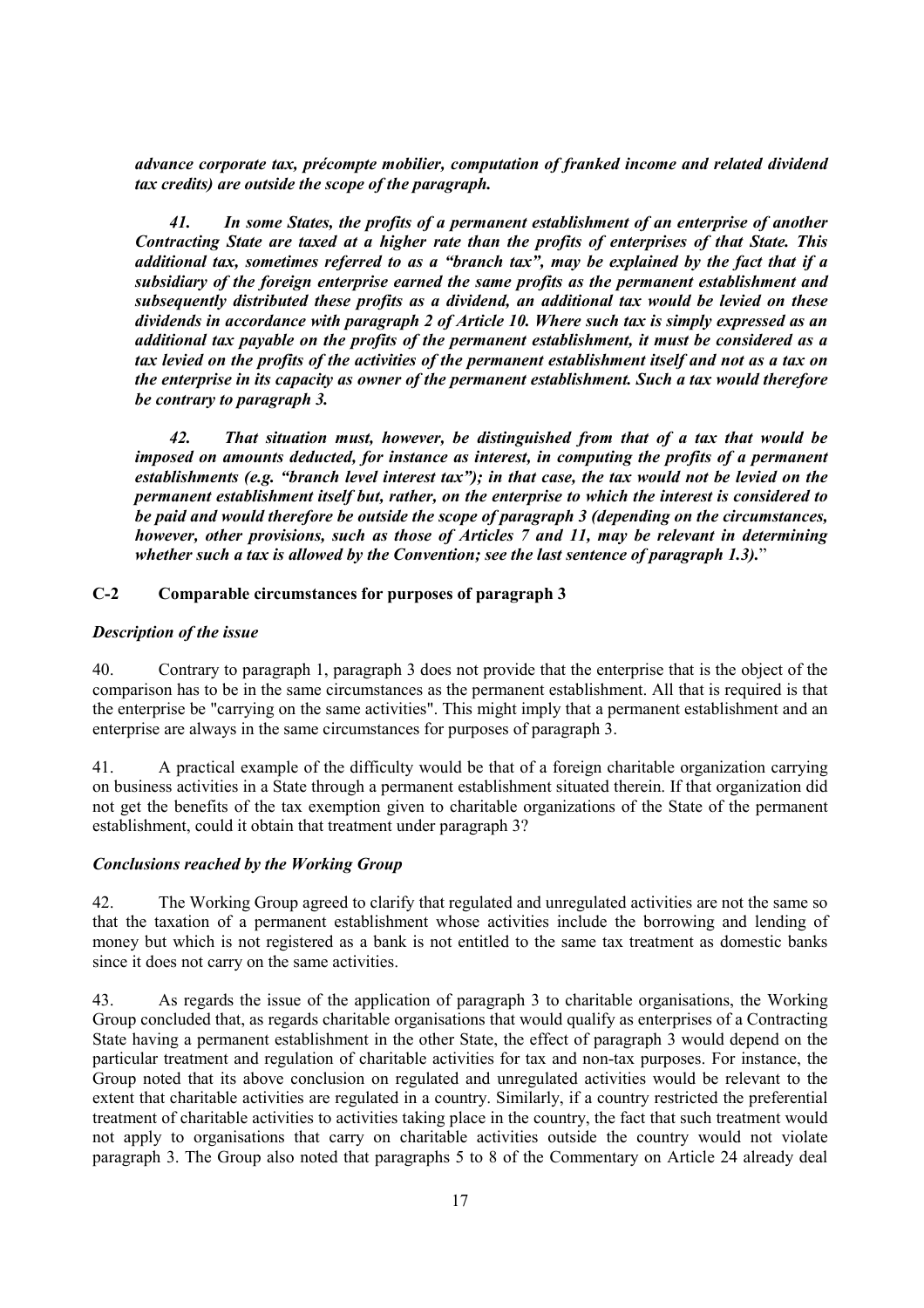with this issue in the context of paragraph 1 and agreed that similar paragraphs might be included in the Commentary on paragraph 3.

44. Based on these conclusions, the Group agreed on the following proposed changes to the Commentary.

#### *Proposed changes to the Commentary*

45. *Add the following new paragraph 22.2 to the Commentary on Article 24:* 

*22.2 Similarly, regulated and unregulated activities would generally not constitute the "same activities" for the purposes of paragraph 3. Thus, for instance, paragraph 3 would not require that the taxation on a permanent establishment whose activities include the borrowing and lending of money but which is not registered as a bank be not less favourably levied than that of domestic banks since the permanent establishment does not carry on the same activities. Another example would be that of activities carried on by a State or its public bodies, which, since they are controlled by the State, could not be considered, for the purposes of paragraph 3, to be similar to activities that an enterprise of the other State performs through a permanent establishment.*

46. *Replace paragraph 28 of the Commentary on Article 24 by the following (changes to the existing text of the Commentary appear in bold italics for additions and strikethrough for deletions):* 

28. Also, it goes without saying that non-resident enterprises are not entitled to tax advantages attaching to activities the exercise of which is strictly reserved, on grounds of national interest, defence, protection of the national economy, etc., to domestic enterprises, since non-resident enterprises are not allowed to engage in such activities.

28.1 *Finally, the provisions of paragraph 3 should not be construed as obliging a State which accords special taxation privileges to non-profit institutions whose activities are performed for purposes of public benefit that are specific to that State, to extend the same privileges to permanent establishments of similar institutions of the other State whose activities are not exclusively for the first-mentioned State's public benefit*.

# **C-3 Application of paragraph 3 to specific domestic provisions**

#### *Description of the issue*

47. Paragraphs 24 to 28 of the Commentary on Article 24 discuss to what extent certain domestic provisions have to be extended to permanent establishments under paragraph 3. These paragraphs provide, for example, that deductions, depreciation and reserves allowable to local enterprises should be extended to permanent establishments insofar as the profits from the activities to which such deductions, depreciation and reserves relate are taxable in that State, options of carrying forward or backward a loss should be made available as regards the loss on the own business activities of the permanent establishment, the same rules should apply with respect to the taxation of capital gains realised on the alienation of assets and tax incentive measures should be extended insofar as the permanent establishment fulfils the same conditions and requirements and is allowed to exercise the activities to which these incentives are applicable.

48. A first question is whether the application of paragraph 3 to other provisions of domestic law should also be discussed. BIAC referred to new technical developments in the tax legislation and tax practices throughout the OECD countries that have the effect of denying certain (usually extraterritorial) deductions to a host jurisdiction permanent establishment. It suggested that legitimate offshore deductions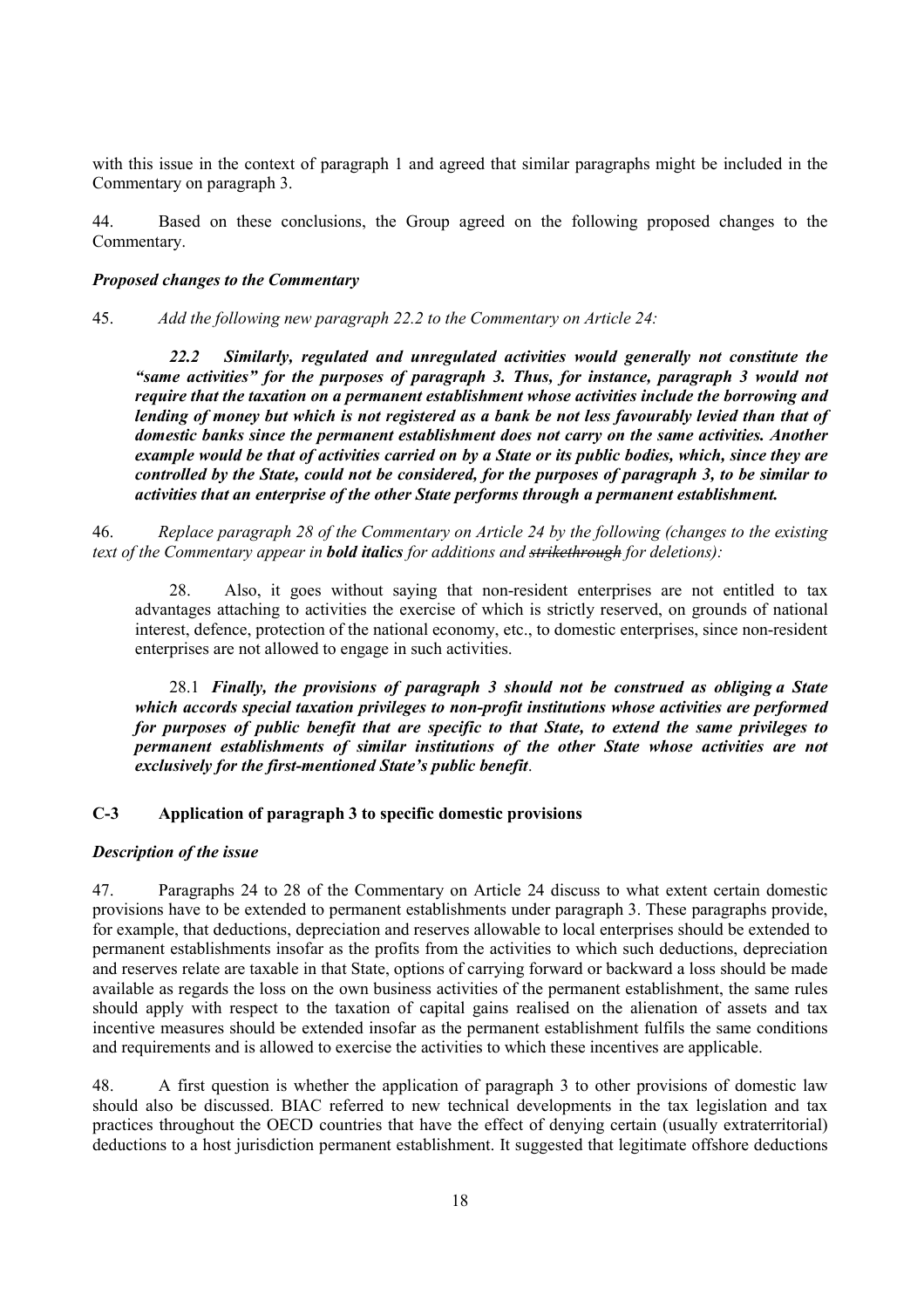relative to the host country income earning activities should be unquestionably allowable where they relate to a local permanent establishment.

49. Another question is whether paragraphs 29 to 35 of the Commentary on Article 24, which discuss the application of paragraph 3 to special rules for the taxation of dividends distributed between companies but which indicate that no consensus could be reached on this issue, could be revisited in order to now present an agreed view.

50. Similarly, paragraphs 49 to 54 of the Commentary on Article 24 discuss the extension to permanent establishments of domestic rules granting relief of double taxation in the case of dividends, interest and royalties received from another State. These paragraphs should be reviewed to ensure consistency with the conclusions on the treatment of dividends distributed between companies and to take account of recent changes in the domestic law of some OECD countries.

## *Conclusions reached by the Working Group*

51. The Working Group first concluded that there was no need to expand the list of domestic provisions that are currently analysed in paragraphs 24 to 28 of the Commentary but that it should be clarified, as proposed below, that these paragraphs do not provide an exhaustive discussion of the consequences of paragraph 3. It also concluded that the issue raised by BIAC was more related to paragraph 3 of Article 7 than to paragraph 3 of Article 24.

52. As regards the revision of paragraphs 29 to 35 and 49 to 54, the Working Group decided to invite the Working Party to further discuss these issues in light of the paragraphs below with a view to find a consensus and, if appropriate, change the Commentary accordingly.

53. Paragraphs 29 to 35 of the existing Commentary conclude that there are different opinions on the issue of whether paragraph 3 requires that a "participation exemption" or "indirect tax credit" regime available to dividends received by a domestic company should be available with respect to the dividends received by the permanent establishment of a foreign company. Paragraph 33 concludes that:

In view of these divergent attitudes, as well as of the existence of the situations just described, it would be advisable for States, when concluding bilateral conventions, to make clear the interpretation they give to the first sentence of paragraph 3. They can, if they so desire, explain their position, or change it as compared with their previous practice, in a protocol or any other document annexed to the convention.

54. Paragraphs 34 and 35 go on to put forward solutions that would address the main problem that would arise from extending the benefits of the "participation exemption" or "indirect tax credit" to permanent establishments, i.e. the loss of the withholding tax on dividends (see below), but these solutions would require changes to the wording of other Articles, in particular Article 10.

55. The Group noted that the main argument put forward in paragraph 31 against extending the benefits of the "participation exemption" or "indirect tax credit" to permanent establishments is the fact that in the case of dividends received by a resident company, a withholding tax may be levied upon a subsequent re-distribution of the dividends by that company, whereas, in the case of dividends received by a permanent establishment, paragraph 5 of Article 10 would prevent the State where the permanent establishment is located from levying such a withholding tax upon a subsequent re-distribution.

56. This appears to be a legitimate practical concern but it is not clear to what extent that is different from the problem arising from branch taxation and the Working Party may therefore want to discuss the issue in light of the proposed conclusions on branch taxation (see section C-1).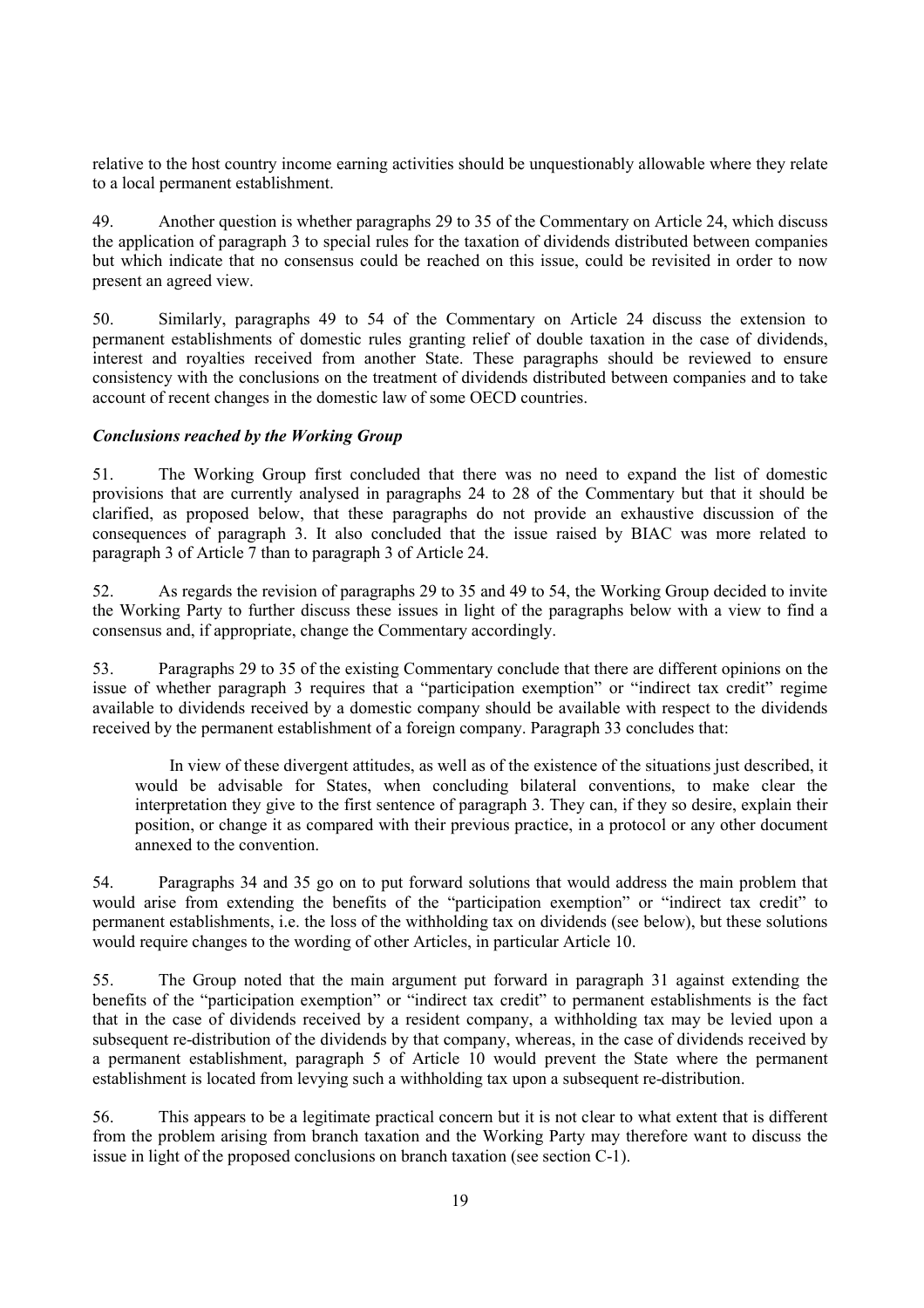57. The Group also noted that paragraphs 29 to 35 do not expressly distinguish between dividends received by a permanent establishment from companies that are resident of the same State or third States. The Working Party may want to discuss whether and to what extent the conclusions should be the same for these two categories of dividends.

58. As regards paragraphs 49 to 54, which deal with extension to permanent establishments of domestic rules granting relief of juridical double taxation in the case of dividends, interest and royalties received from another State, the Working Group concluded that it should be confirmed that paragraph 3 of Article 24 requires States to extend relief of double taxation to permanent establishments but also to clarify that this does not mean that the permanent establishment is entitled to treaty benefits as if it were a resident.

59. Also, the Working Group agreed that since the OECD Model Tax Convention does not allow source taxation of royalties, it would be more appropriate for paragraphs 50 to 52 not to refer to source taxation of royalties but simply to note that the same conclusions apply to other income that may be taxed at source under some treaties.

## *Proposed changes to the Commentary*

60. *Replace paragraph 25 of the Commentary on Article 24 by the following (changes to the existing Commentary appear in bold italics for additions and strikethrough for deletions):* 

25. Although the general rules mentioned above rarely give rise to any difficulties with regard to the principle of non-discrimination, *they do not constitute an exhaustive list of the possible consequences of that principle with respect to the determination of the tax base. The application of that principle may be less clear in the case of the same does not always hold good for* the tax incentive measures which most countries, faced with such problems as decentralisation of industry, development of economically backward regions, or the promotion of new activities necessary for the expansion of the economy, have introduced in order to facilitate the solution of these problems by means of tax exemptions, reductions or other tax advantages given to enterprises for investment which is in line with official objectives.

61. *Replace paragraphs 49 to 52 of the Commentary on Article 24 by the following (changes to the existing Commentary appear in bold italics for additions and strikethrough for deletions):* 

## *E. Credit for foreign tax*

49. In a related context, when *foreign income is included in the profits attributable to* a permanent establishment receives foreign income which is included in its taxable profits, it is right by virtue of the same principle to grant to the permanent establishment credit for foreign tax borne by such income when such credit is granted to resident enterprises under domestic laws.

50. If in a Contracting State (A) in which is situated a permanent establishment of an enterprise of the other Contracting State (B), credit for tax levied in a third State (C) can be allowed only by virtue of a convention, then the more general question arises as to the extension to permanent establishments of the benefit of *credit provisions included in* tax conventions concluded with third States. *Whilst the permanent establishment is not itself a person and is therefore not entitled to the benefits of these tax conventions, this issue is relevant to the taxation on the permanent establishment.* This question is examined below  $\boldsymbol{in}$ , the particular case of dividends  $\boldsymbol{or}$ , interest and royalties being dealt with in paragraph 51.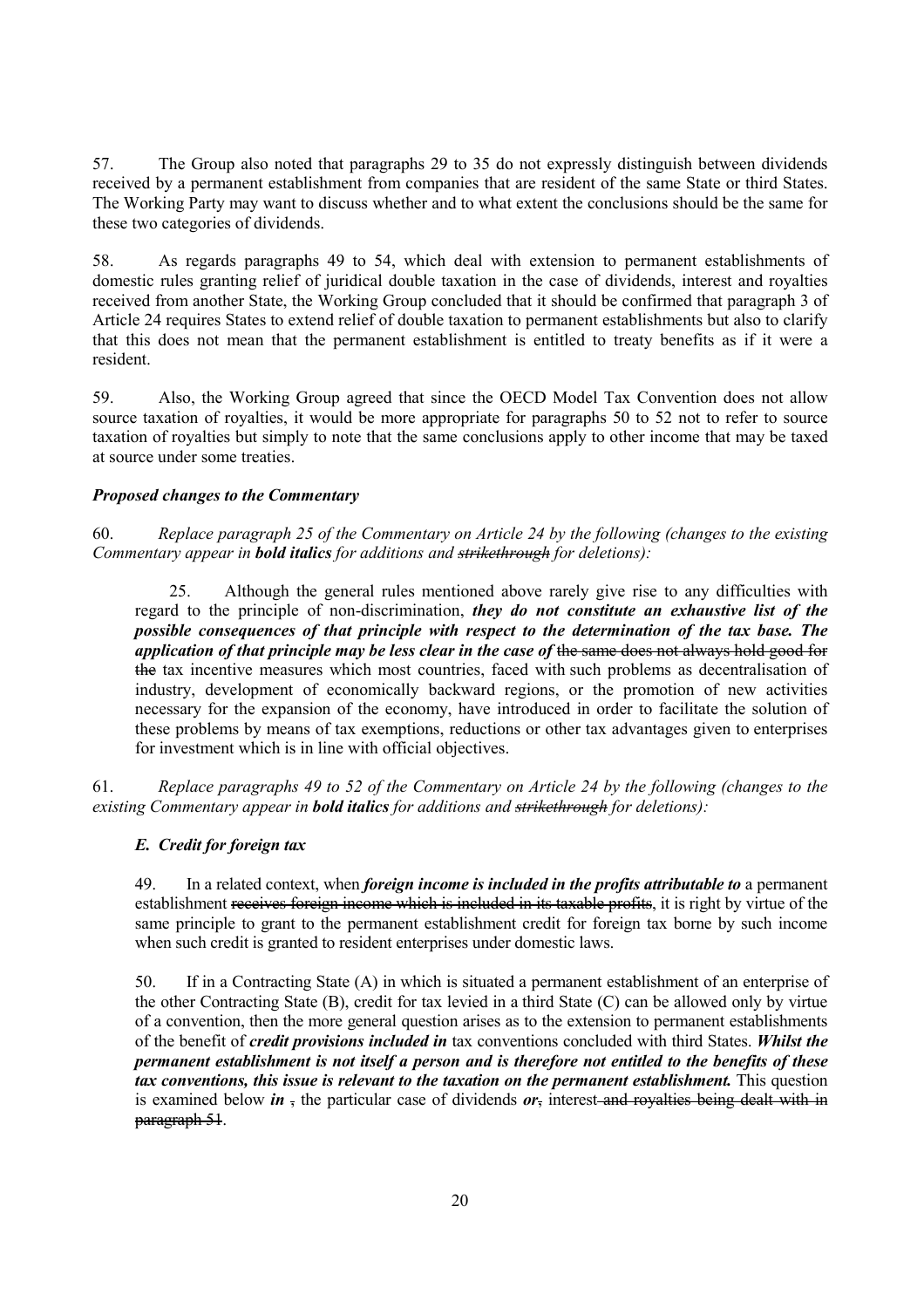## *F. Extension to permanent establishments of the benefit of the credit provisions of double taxation conventions concluded with third States*

51. When the permanent establishment in a Contracting State of a resident enterprise of another Contracting State receives dividends *or*, interest or royalties from a third State, then the question arises as to whether and to what extent the Contracting State in which the permanent establishment is situated should credit the tax that cannot be recovered from the third State.

52. There is agreement that double taxation arises in these situations and that some method of relief should be found. The majority of Member countries are able to grant credit in these cases on the basis of their domestic law or under paragraph 3. States that cannot give credit in such a way or that wish to clarify the situation may wish to supplement the provision in their convention with the Contracting State in which the enterprise is resident by wording that allows the State in which the permanent establishment is situated to credit the tax liability in the State in which the income originates to an amount that does not exceed the amount that resident enterprises in the Contracting State in which the permanent establishment is situated can claim on the basis of the Contracting State's convention with the third State. If the tax that cannot be recovered under the convention between the third State and the State of residence of the enterprise which has a permanent establishment in the other Contracting State is lower than that under the convention between the third State and the Contracting State in which the permanent establishment is situated, then only the lower tax collected in the third State shall be credited. This result would be achieved by adding the following words after the first sentence of paragraph 3:

"When a permanent establishment in a Contracting State of an enterprise of the other Contracting State receives dividends *or*, interest or royalties from a third State and the *holding or debt-claim* right or the asset in respect of which the dividends *or*, interest or royalties are paid is effectively connected with that permanent establishment, the first-mentioned State shall grant a tax credit in respect of the tax paid in the third State on the dividends *or*, interest or royalties, as the case may be, by applying the rate of tax provided in the convention with respect to taxes on income and capital between the State of which the enterprise is a resident and the third State. However, the amount of the credit shall not exceed the amount that an enterprise that is a resident of the first-mentioned State can claim under that State's convention on income and capital with the third State."

*If the convention also provides for other categories of income that may be taxed in the State in which they arise and for which credit should be given (e.g. royalties, in some conventions), the above provision should be amended to also cover these.* 

## **C-4 Paragraph 3 and transfer pricing rules**

#### *Description of the issue*

62. Transfer pricing rules may affect the relationship between a permanent establishment and the rest of the enterprise of which it is part. It could be argued that this results in taxation that is less favourable than that on a domestic enterprise. This raises the question of the relationship between Articles 24, 7 and 9 of the OECD Model.

#### *Conclusions reached by the Working Group*

63. The Working Group agreed that since the application of the arm's length standard to the determination of the profits attributable to a permanent establishment is mandated by paragraph 2 of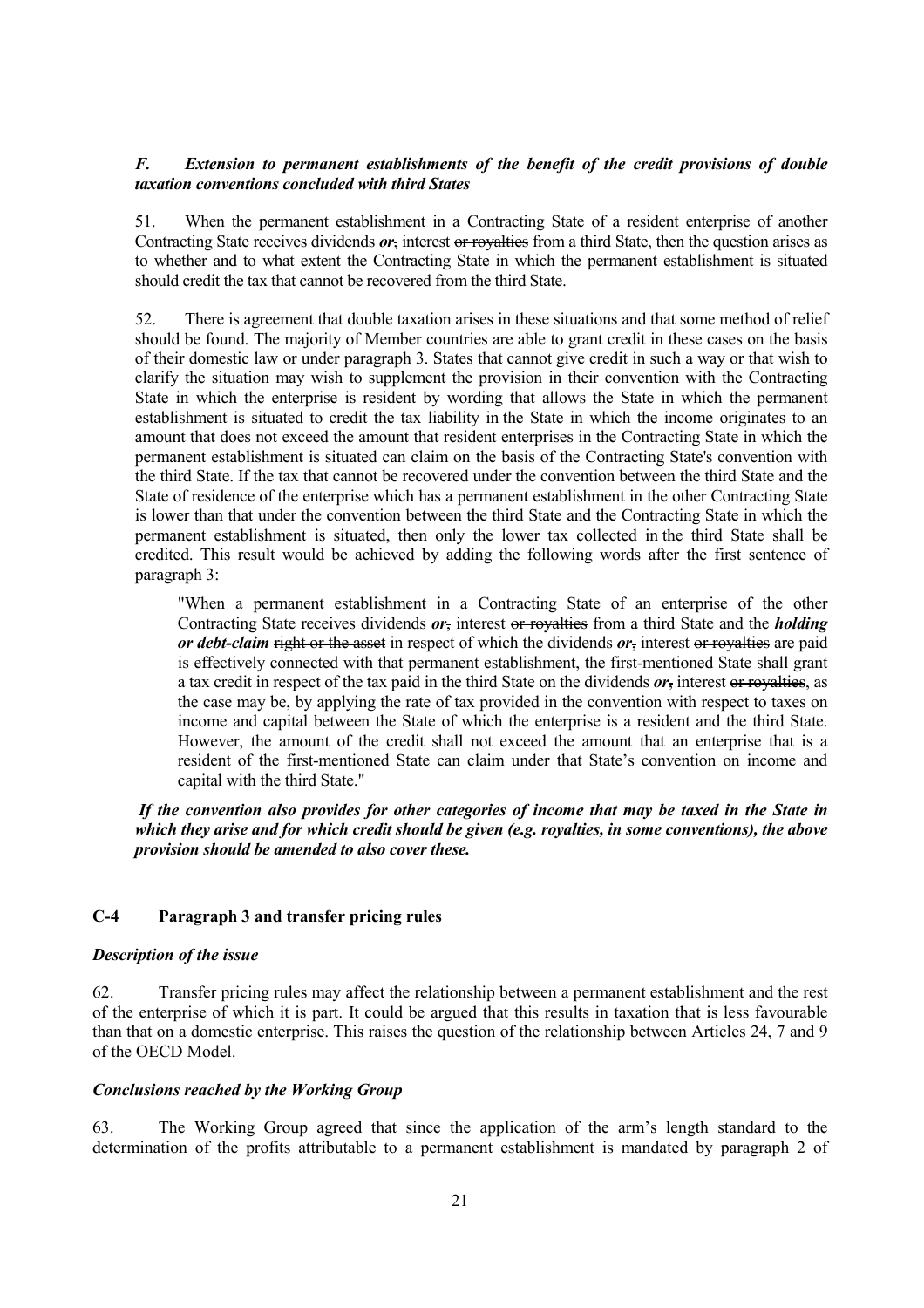Article 7, this cannot be considered a violation of paragraph 3 of Article 24, especially since the same arm's length standard would also apply to transactions between a domestic enterprise and a foreign related enterprise. It agreed that this could be usefully clarified in the Commentary, as suggested below.

#### *Proposed changes to the Commentary*

64. *Add the following new paragraph 24.2 to the Commentary on Article 24:* 

*24.2 Also, it is clear that the application of transfer pricing rules based on the arm's length standard in the case of transfers from a permanent establishment to its head office (or vice versa) cannot be considered to be a violation of paragraph 3 even if such rules do not apply to transfers within an enterprise of the Contracting State where the permanent establishment is located. Indeed, the application of the arm's length standard to the determination of the profits attributable to a permanent establishment is mandated by paragraph 2 of Article 7 and that paragraph forms part of the context in which paragraph 3 of Article 24 must be read; also, since Article 9 would authorize the application of the arm's length standard to a transfer between a domestic enterprise and a foreign related enterprise, one cannot consider that its application in the case of a permanent establishment results in less favourable taxation than that levied on an enterprise of the Contracting State where the permanent establishment is located.* 

#### **C-5 Tax rates applicable to the profits attributable to a permanent establishment**

#### *Description of issue*

65. To what extent can the State where a permanent establishment is located take into account the profits of the whole enterprise to which the permanent establishment belongs in applying a progressive scale of tax rates? Also, should the tax-free threshold be granted in the State where the permanent establishment is located and in the State of the foreign enterprise? Similarly, in order to be able to compare the tax rate on the permanent establishment's profits with the tax rate of a domestic enterprise, to what extent can the worldwide income of the enterprise (possibly minus the amount of the tax free threshold) be the basis for the application of the progressive tax rate?

66. Another question is which elements are covered by the second sentence of paragraph 3; specifically, whether this sentence allows for the application of tax-free thresholds to residents only.

#### *Conclusions reached by the Working Group*

67. The Working Group noted that these issues were already addressed in paragraphs 37 to 39 of the Commentary on Article 24, which recognise that paragraph 3 allows the State where the permanent establishment is located to take account of the overall profits of the enterprise in determining the rate at which the profits of the permanent establishment should be taxed. Whilst a majority considered that the conclusions put forward in these paragraphs were correct and that no changes were needed, others suggested that they appeared to conflict with the Working Group's conclusion that paragraph 3 refers to taxation on the activities of the permanent establishment, not to taxation of the foreign enterprise as a whole (see Issue C-1 "Structure and rate of tax for purposes of paragraph 3").

68. The Group discussed extensively whether such conflict existed. Many delegates considered that paragraphs 37-39 were a logical extension of the principle of exemption with progression recognized in Article 23 on elimination of double taxation: in determining the tax rate applicable to the profits of a permanent establishment, it was logical to take account of the overall ability to pay of a taxpayer, which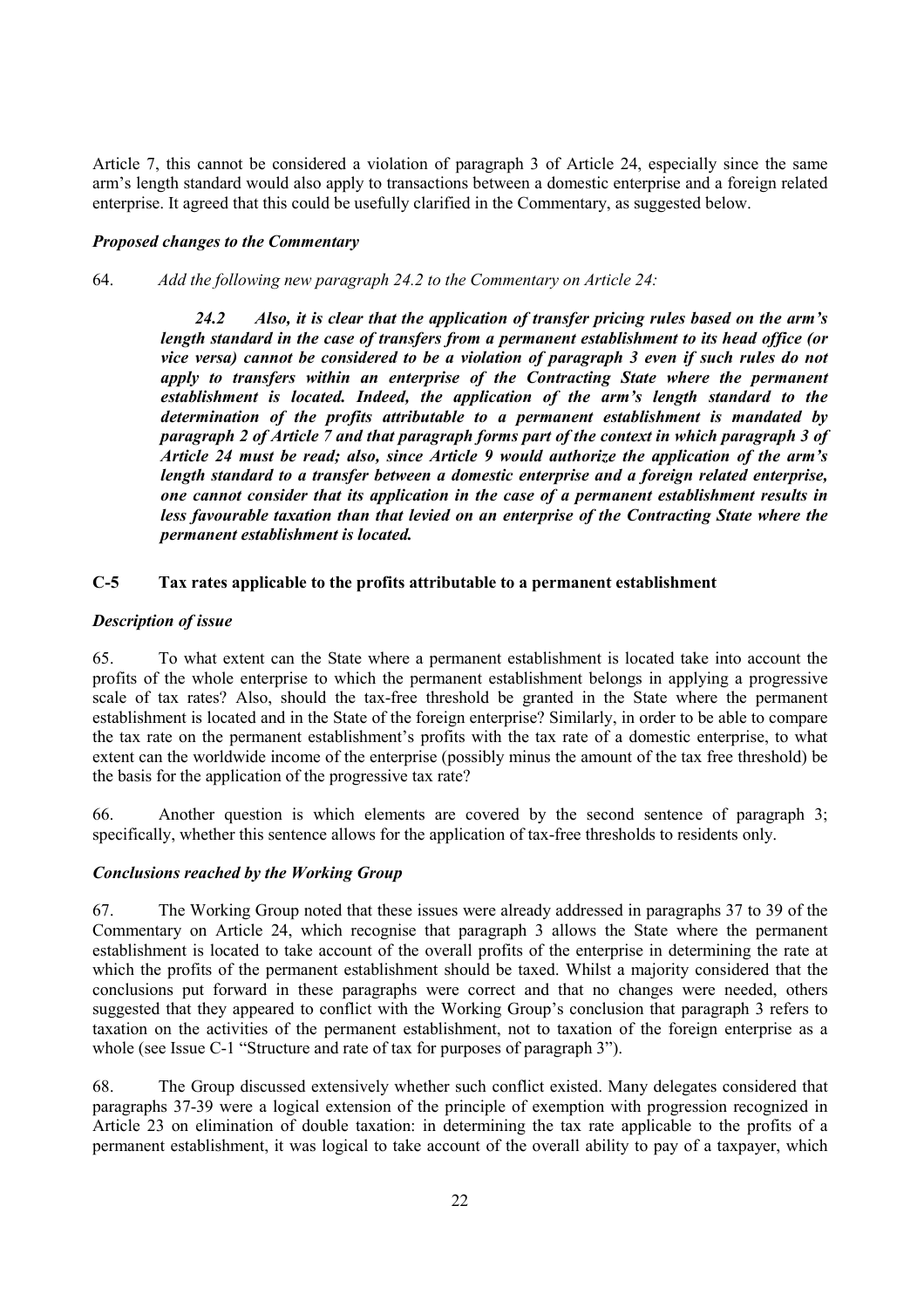could only be determined by taking account of the overall income of that taxpayer. That did not mean, however, that taxation was then applied to profits not attributable to the permanent establishment.

69. Delegates discussed the existing practices of countries in that area. Two specific examples were discussed. First, it was noted that if a taxpayer had two or more permanent establishments in a country, most countries would aggregate the profits of these permanent establishments for purposes of taxation, thereby taking account of at least some other profits of the foreign enterprise in determining the rate applicable for the taxation on a single permanent establishment. Second, it was also noted that many countries would similarly aggregate the permanent establishment profits with those that are taxable without limitation under other Articles (e.g. Article 17) for purpose of determining the applicable rate. Reference was also made to a United Kingdom decision that confirms the principles put forward in paragraphs 37-39 and to the fact that some countries expressly confirm that result in their treaties.

70. It was noted, however, that whilst paragraph 3 did not prohibit States from taking account of the foreign profits of an enterprise in determining the applicable tax rate which is then applied only on the profits of the permanent establishment, it was clear that this could only be done if the domestic tax law provided for that result.

71. As regards tax-free thresholds, the Working Group agreed that whether or not a domestic tax-free threshold is covered by the first or the second sentence of paragraph 3 depends on how that threshold is designed under domestic law. Assume, for example, that a personal tax credit of 2 000 is granted to individuals who have dependent children. In that case, the second sentence of paragraph 3 would prevent a non-resident individual with dependent children who has a permanent establishment to which profits of 2 000 are attributable from claiming that he should not pay any tax in that State. A second example would be where the domestic law provides that the tax rate on the first 10 000 of income of a resident individual taxpayer is 0%, that the tax rate on the subsequent 15 000 of income is 20% and that the rate applicable to the remaining income is 35% but that the rate applicable to non-resident individuals in 25%. In that case, whilst a non-resident individual who has a permanent establishment to which profits of 5 000 are attributable but who has 30 000 of other foreign income could not claim that he should not pay any tax in that State, paragraph 3 would require the application of the domestic tax rates to that individual. The applicable rate would then be determined by taking into account the worldwide income. In the above example, that would mean that since the taxpayer would pay tax of 6 500 if he were a resident, the maximum rate applicable under paragraph 3 is 18.57% (i.e. 6 500/35 000). This conclusion is based on the fact that in the second example, the tax-free threshold is related to the amount of income and not to the civil status or family responsibilities of the taxpayer (second sentence of paragraph 3).<sup>2</sup>

## **D. ISSUES RELATED TO PARAGRAPH 4**

(*see also issue E-1 "Thin Capitalisation rules")* 

## **D-1 Deductions covered by paragraph 4**

#### *Description of the issue*

72. With certain exceptions, interest, royalties and other disbursements paid by an enterprise of a Contracting State to a resident of the other Contracting State and debts to a resident of the other

 $\overline{a}$ 2. As indicated in paragraph 8 of the Annex, the question of whether EU law might require a different result should be further examined.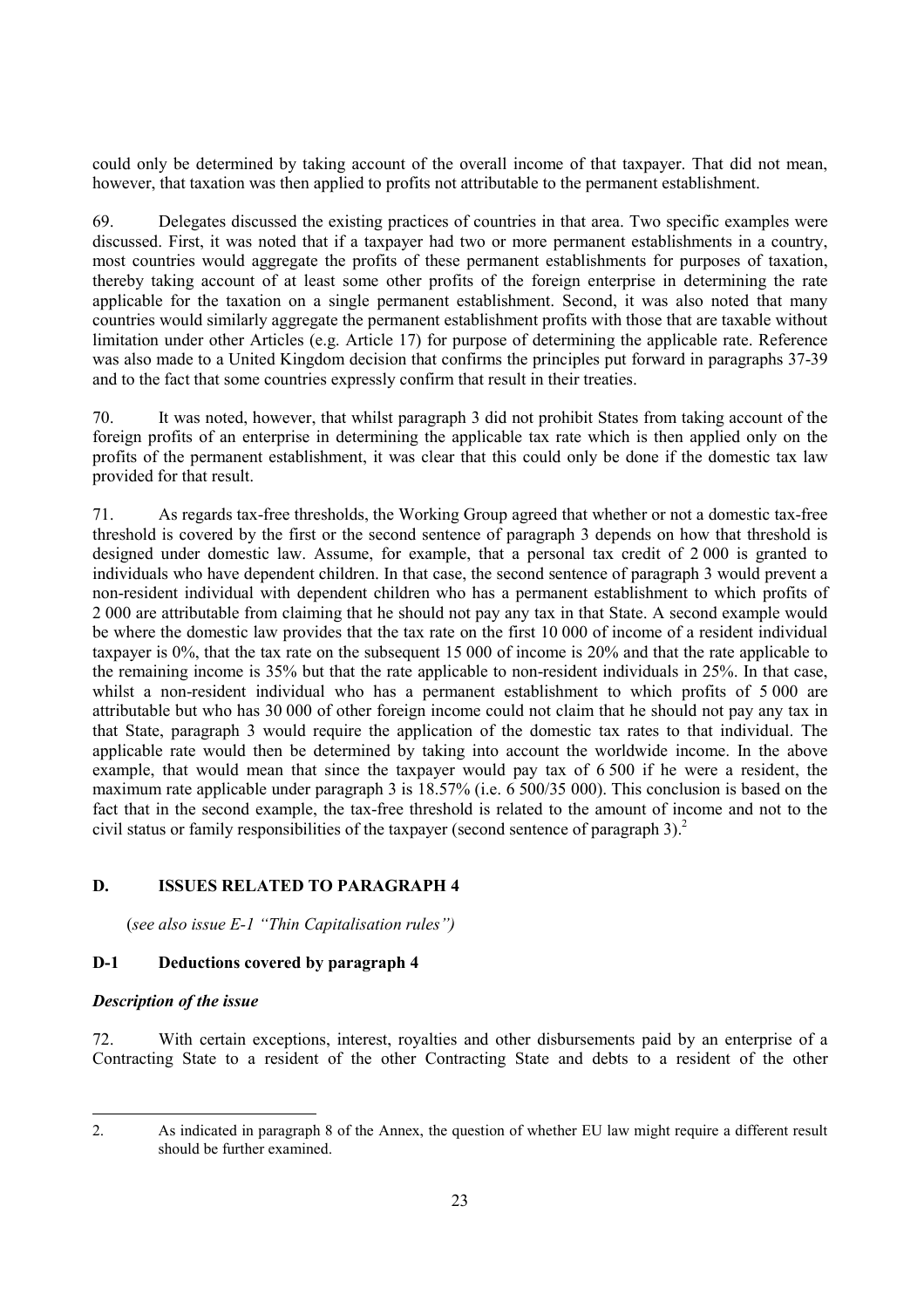Contracting State shall, for the purpose of determining the taxable profits of such enterprise, be deductible under the same conditions as if they had been paid to a resident of the first mentioned State.

73. BIAC suggested that a domestic provision under which interest expenses are disallowed as deductions when the underlying borrowing is from a foreign (unrelated) party, as contrasted to the situation in which the borrowing is from a local (unrelated) party is in violation of Article 24. Another case was raised in the context of deferral of taxes. Domestic rules may generally allow deductions when expenses are accrued but allow non-residents such deductions only when the respective payment was paid.

74. Also, the question arises whether paragraph 4 allows a State to take account of the different compliance and administration issues arising in the case of payments to non-residents. This is relevant for countries that have domestic law provisions imposing more or different requirements as regards the deduction of payments made to non-residents. These provisions may have been introduced to avoid tax evasion, especially where there is only limited exchange of information possible and no agreement for assistance in collection.

#### *Conclusions reached by the Working Group*

75. As regards the deferral of deductions, the Working Group agreed that different rules as to when expenses may be deducted may be in violation of paragraph 4 (subject to the other requirements of that paragraph).

76. As regards the question of whether paragraph 4 allows a State to take account of the different compliance and administration issues arising in the case of payments to non-residents, the Group noted that paragraph 59 of the Commentary on paragraph 5 already includes a statement that additional information requirements would not constitute a violation of that paragraph and agreed that a similar clarification should be made with respect to paragraph 4. Based on this conclusion, the Group agreed on the following proposed change to the Commentary.

#### *Proposed changes to the Commentary*

#### 77. *Add the following new paragraphs 56.1 to the Commentary on Article 24:*

*56.1 Also, paragraph 4 does not prohibit additional information requirements with respect to payments made to non-residents since these requirements are intended to ensure similar levels of compliance and verification in the case of payments to residents and non-residents.* 

#### **E. ISSUES RELATED TO PARAGRAPH 5**

#### **E-1 Thin capitalisation rules**

#### *Description of the issue*

78. The Working Group examined whether and to what extent the current wording of paragraphs 4 and 5 can be interpreted to allow the application of thin capitalisation rules and whether any clarification is necessary in this regard.

79. BIAC has suggested that paragraph 4 allows, in calculating the taxable income of a company resident of a Contracting State, a deduction for interest paid on money owed to another person (assuming, presumably, that it passes the arm's length test) who is resident of the other State. According to BIAC,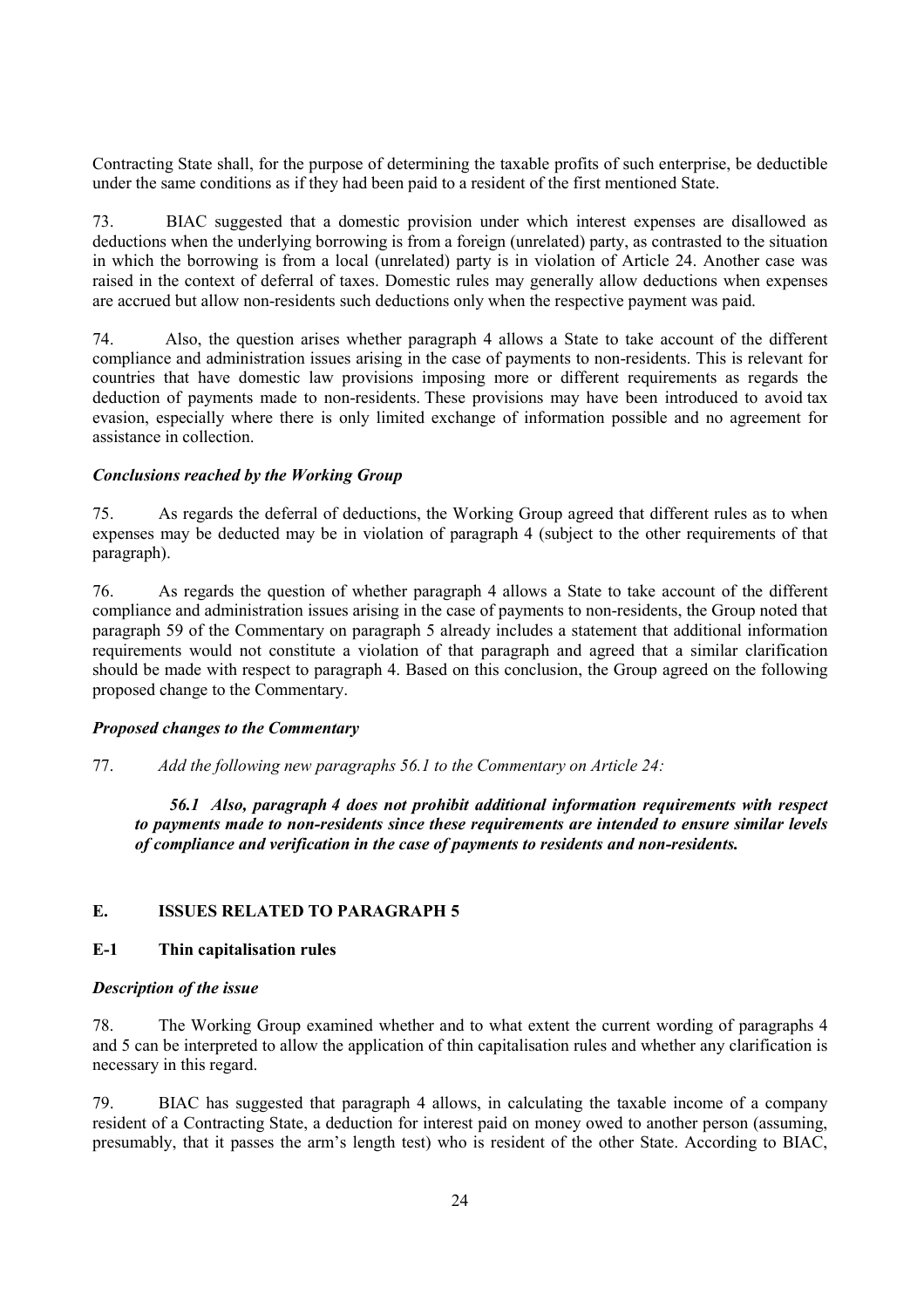although the wording does not specify whether or not the creditor is or is not a related party, it most certainly does not exclude a related party. BIAC thinks that an unequal treatment may arise from the application of certain (artificially tilted) thin capitalisation rules, including the so-called earnings stripping provisions.

#### *Conclusions of the Working Group*

80. The Working Group noted that paragraph 56 of the current Commentary already deals with the application of paragraph 4 with respect to thin capitalisation rules:

 56. Paragraph 4 does not prohibit the country of the borrower from treating interest as a dividend under its domestic rules on thin capitalisation insofar as these are compatible with paragraph 1 of Article 9 or paragraph 6 of Article 11. However, if such treatment results from rules which are not compatible with the said Articles and which only apply to non-resident creditors (to the exclusion of resident creditors), then such treatment is prohibited by paragraph 4.

81. The Working Group agreed that paragraph 56 was correct but noted that it only deals with thin capitalisation rules that have the effect of recharacterising interest as a dividend. Since some thin capitalisation rules have the effect of disallowing or deferring the deduction of interest rather than recharacterising it as a dividend, it was agreed to modify the paragraph to clarify that it applies more generally.

82. As regards paragraph 5 of Article 24, however, the Group concluded that paragraph 58 of the Commentary should be amended since paragraph 5 would generally not be relevant for most thin capitalisation rules because the direct focus of thin capitalisation rules is not the relationship between an enterprise and the persons who owns its capital (i.e. company-shareholder relationship) but, instead, the payment of interest from a resident enterprise to a non-resident related creditor (debtor-creditor relationship), which would seem to be outside the scope of paragraph 5 since that paragraph addresses discrimination based on foreign ownership of the capital of the enterprise. This was illustrated by the fact that the thin capitalisation rules of most countries would apply to a local company with a local parent that makes interest payments to foreign related companies. Under that view, thin capitalisation rules would generally be outside the scope of paragraph 5 as they would not constitute discrimination based on foreign ownership of the capital of a domestic enterprise but, instead, on the fact that the domestic enterprise has foreign related creditors.

83. The Group also agreed that the Commentary should clarify that even if in cases where thin capitalisation rules apply only to enterprises of a Contracting State the capital of which is wholly or partly owned or controlled, directly or indirectly, by non-residents, these rules do not violate paragraph 5 to the extent that they result in adjustments to profits that are made in accordance with paragraph 1 of Article 9 or paragraph 6 of Article 11.

84. Based on this conclusion, the Group agreed on the following proposed changes to the Commentary.

#### *Proposed changes to the Commentary*

85. *Replace paragraph 56 of the Commentary on Article 24 by the following (changes to the existing text of the Commentary appear in bold italics for additions and strikethrough for deletions):* 

56. Paragraph 4 does not prohibit the country of the borrower from treating interest as a dividend under *from applying* its domestic rules on thin capitalisation insofar as these are compatible with paragraph 1 of Article 9 or paragraph 6 of Article 11. However, if such treatment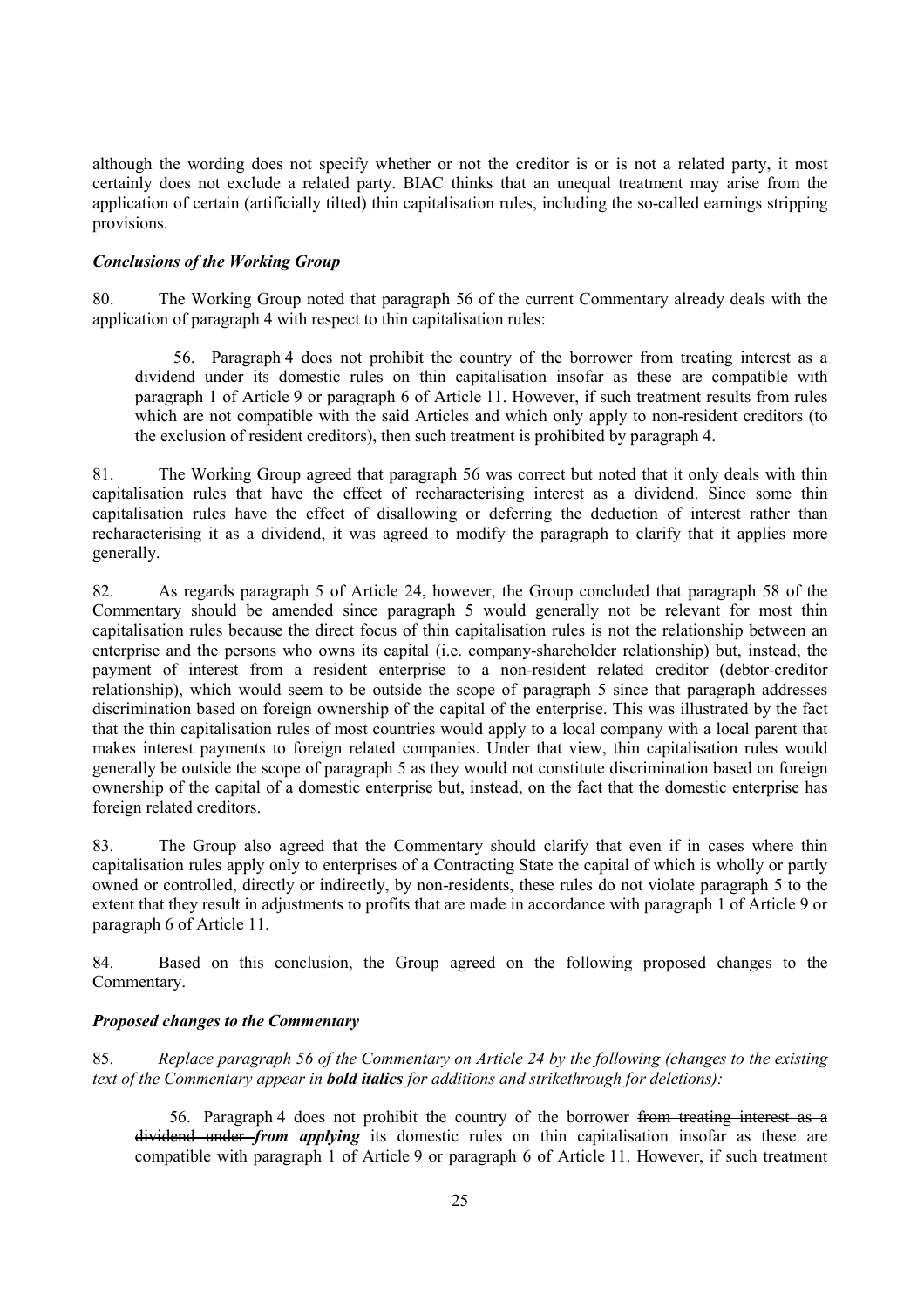results from rules which are not compatible with the said Articles and which only apply to non-resident creditors (to the exclusion of resident creditors), then such treatment is prohibited by paragraph 4.

86. *Replace paragraph 58 of the Commentary on Article 24 by the following (changes to the existing text of the Commentary appear in bold italics for additions and strikethrough for deletions):* 

*58. Since the paragraph prevents the discrimination of a resident enterprise that is solely*  based on who owns or controls the capital of that enterprise, it would not prima facie be relevant with respect to rules that provide for a different treatment of an enterprise based on whether it *pays interest to resident or non-resident creditors. The paragraph is not concerned with rules based on a debtor-creditor relationship as long as the different treatment resulting from the rules*  is not based on whether or not non-residents own or control, wholly or partly, directly or *indirectly, the capital of the enterprise. For example, if under a State's domestic thin capitalisation rules, a resident enterprise is not allowed to deduct interest paid to a non-resident associated enterprise, that rule would not be in violation of paragraph 5 even where it would be applied to payments of interest made to a creditor that would own or control the capital of the enterprise, provided that the treatment would be the same if the interest had been paid to a nonresident associated enterprise that did not itself own or control any of the capital of the payer. Clearly, however, such a domestic law rule could be in violation of paragraph 4 to the extent that different conditions would apply for the deduction of interest paid to residents and non-residents and it will therefore be important to determine, for purposes of that paragraph, whether the application of the rule is compatible with the provisions of paragraph 1 of Article 9 or paragraph 6 of Article 11 (see paragraph 56 above).* Paragraph 5, though relevant in principle to thin capitalisation, is worded in such general terms that it must take second place to more specific provisions in the Convention. Thus paragraph 4 (referring to paragraph 1 of Article 9 and paragraph 6 of Article 11) takes precedence over this paragraph in relation to the deduction of interest. *This would also be important for purposes of paragraph 5 in the case of thin capitalisation rules that would apply only to enterprises of a Contracting State the capital of which is wholly or partly owned or controlled, directly or indirectly, by non-residents. Indeed, since the provisions of paragraph 1 of Article 9 or paragraph 6 of Article 11 form part of the context in which paragraph 5 must be read (as required by Article 31 of the Vienna Convention on the Law of Treaties), adjustments which are compatible with these provisions could not be considered to violate the provisions of paragraph 5.* 

#### **E-2 Interpretation of the term "other similar enterprises"**

#### *Description of the issue*

87. Paragraph 5 forbids a Contracting State to give less favourable treatment to an enterprise the capital of which is owned or controlled, wholly or partly, directly or indirectly, by one or more residents of the other Contracting State. Neither the Article nor the Commentary, however, states with which resident enterprise it should be compared. Two different interpretations appear possible: to compare it with a domestic enterprise owned by residents or to compare it with a domestic enterprise owned by third-country residents, which would be tantamount to making paragraph 5 a most favoured nation clause. A third view may be that both options are within the scope of paragraph 5.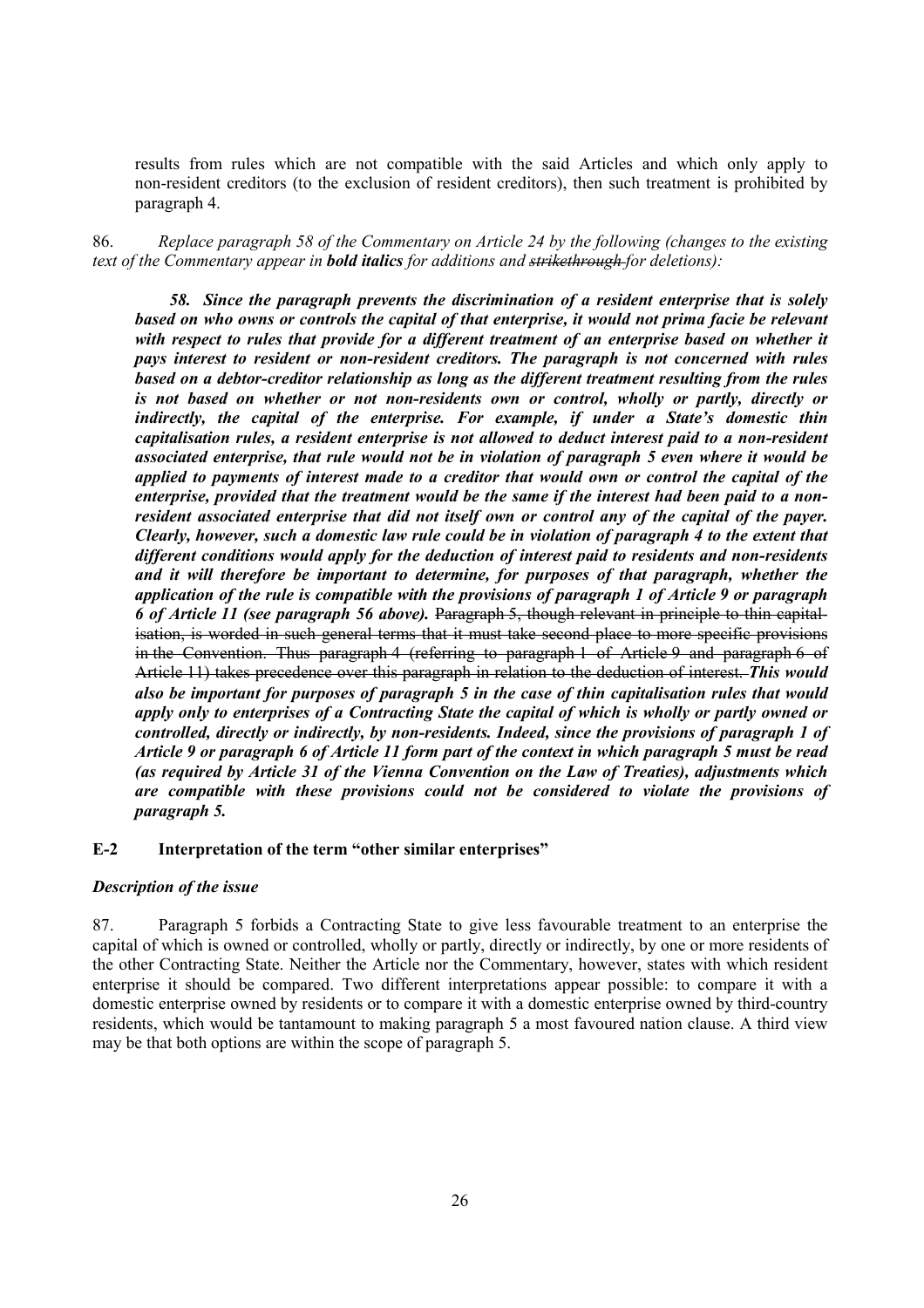# *Conclusions reached by the Working Group*

88. The Working Group reached the conclusion that the right comparator for the purposes of paragraph 5 was a domestic enterprise owned by residents but agreed that there was no need to clarify this issue in the Commentary as long as there was no practical reason to do so.

# **F. ISSUES RELATED TO PARAGRAPH 6**

## **F-1 Application of Article 24 to all taxes notwithstanding Article 2**

## *Description of the issue*

89. The question has been raised whether changes to the Commentary should be made to emphasise the fact that Article 24 apply to all taxes and not only income taxes. BIAC suggested discussing the application of Article 24 to such other taxes and levies on the grounds that it would focus attention for all interested parties on the broad scope of coverage of Article 24.

# *Conclusions reached by the Working Group*

90. The Working Group agreed that, in light of paragraph 6 of Article 24, there was no doubt as to the broad scope of the Article and noted that that broad scope will be emphasised by the addition of the examples in proposed paragraphs 11.6 and 11.7 of the Commentary.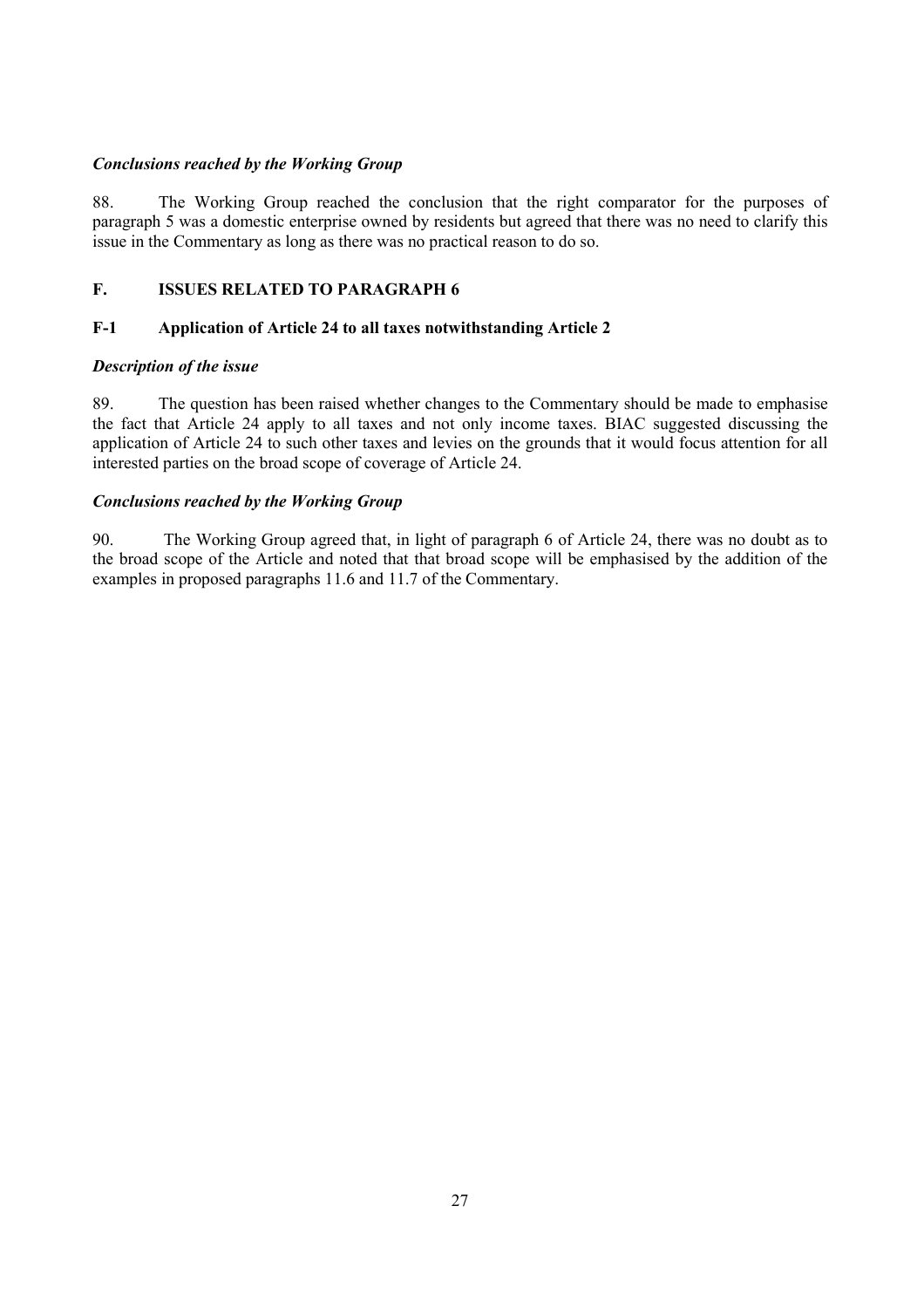# **ANNEX**

# **ISSUES THAT REQUIRE A MORE FUNDAMENTAL ANALYSIS OF THE ISSUE OF NON-DISCRIMINATION AND TAXATION**

#### **1. Should there be changes to the Article to deal with other forms of tax discrimination?**

#### *Description of the issue*

1. Should amendments be made to Article 24 to deal with other forms of tax discrimination? Some of the suggestions that have been made are:

• A provision along the lines of paragraph 8 of Article 26 of the Belgium-Netherlands treaty, which deals with the right to claim the benefit of the personal allowances which is granted in one contracting State);

> 8. The right to family allowances deriving from the social security legislation of a Contracting State shall be considered equal, for taxation purposes in the other Contracting State, to the right to family allowances deriving from the social security legislation of this State.

• Addition of a paragraph dealing with cross-border reorganizations (along the line of the following paragraph XIII(8) of the Canada-U.S. treaty:

> 8. Where a resident of a Contracting State alienates property in the course of a corporate or other organization, reorganization, amalgamation, division or similar transaction and profit, gain or income with respect to such alienation is not recognized for the purpose of taxation in that State, if requested to do so by the person who acquires the property, the competent authority of the other Contracting State may agree, in order to avoid double taxation and subject to terms and conditions satisfactory to such competent authority, to defer the recognition of the profit, gain or income with respect to such property for the purpose of taxation in that other State until such time and in such manner as may be stipulated in the agreement.

## **2. Application of provisions of non-tax agreements to taxation and relationship between Article 24 and such other agreements**

## *Description of the issue*

2. A number of non-tax agreements, such as the WTO Agreements (and in particular the GATS) and bilateral investment agreements, include general rules intended to prevent some forms of trade or investment discrimination. Since tax measures may be used as a form of disguised discrimination against foreign production or investment, these provisions sometimes apply to some or all forms of taxation. This creates a potential overlap with tax treaty provisions and, since these provisions are often very broadly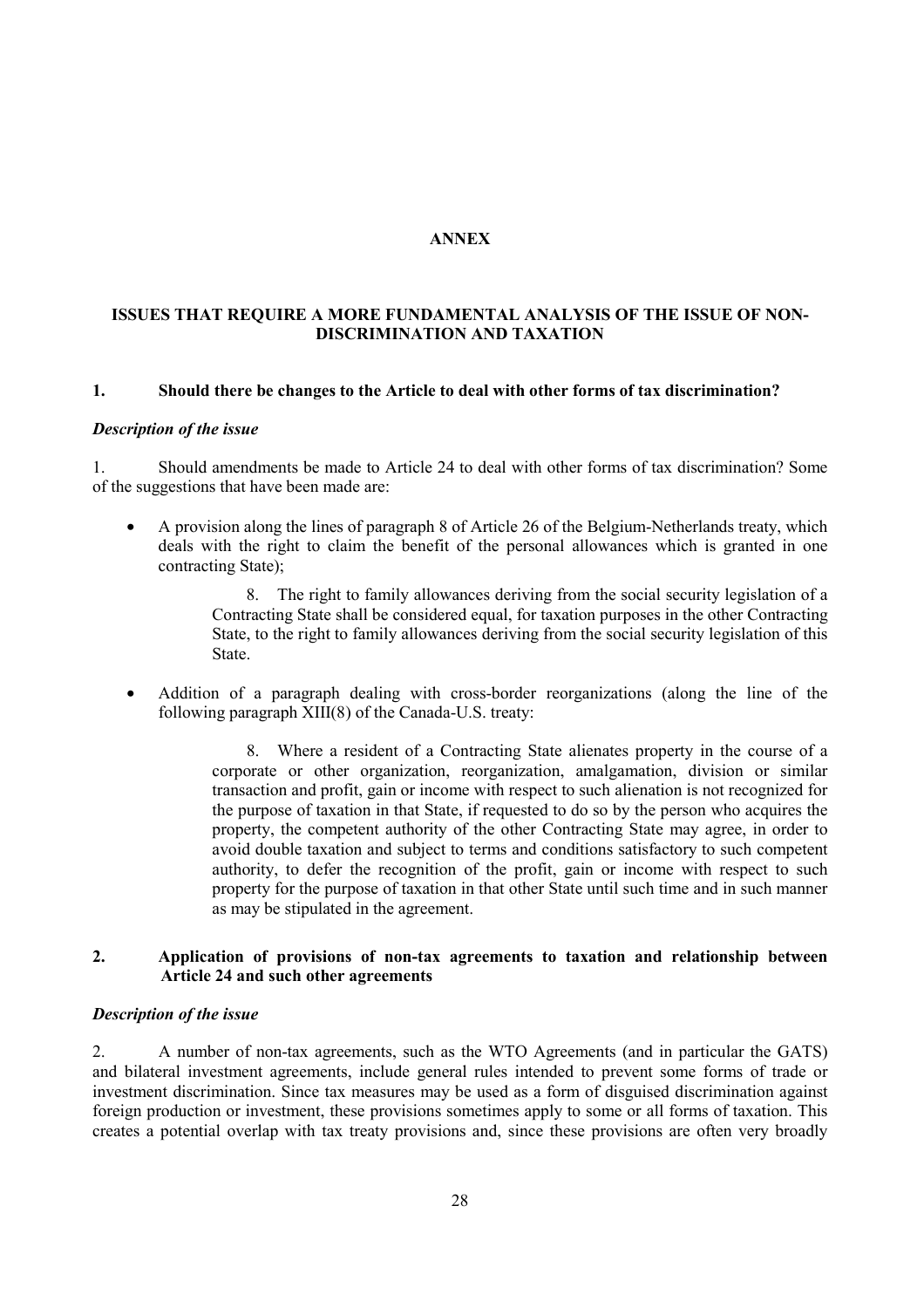worded, uncertainty as regards their application to some tax measures. Paragraphs 44.1 to 44.7 of the Commentary on Article 25 already deal with some problems created by the provisions of the GATS.

3. BIAC has suggested that the general non-discrimination provisions of these other agreements should be a source of inspiration for extending the scope of Article 24. According to BIAC, the Working Group should

[...] look at other, non-tax, treaties which contain nondiscrimination articles or clauses, e.g., bilateral investment treaties, trade agreements, other bilateral or multilateral agreements, where the concept is applied much more broadly. Article 24 should be contrasted with the "national treatment" and "most favored nation" clauses of these other treaties. The intention should be to provide additional guidelines for determining when a case is to be regarded as discriminatory (either by amending the Treaty language or the Commentary), so that taxpayers can rely on the protection of the nondiscrimination article. We think this would be most instructive, leading, perhaps, to a more reasonable interpretation of nondiscrimination in a tax context.

# **3. Possible impact of European Community Law on Article 24**

## *Description of the issue*

4. European Community law may interact with tax treaties in different ways, which can have an impact on treaties between EC member States and also with non-EC member States.

5. First, courts, primarily in EU States, might be tempted to extend to the interpretation of Article 24 some of the principles elaborated by the ECJ in deciding tax cases related to the four freedoms.

6. Second, it has been argued that Article 24 can result in an indirect application of provisions of the EC-Treaty to residents of non-EC Member State, insofar as the case is covered by the provisions of that Article. The following is an example of this type of argument. Some European States have rules which allow non-resident taxpayers who are nationals of a European State to opt for the tax treatment of residents if their income derived from their territory represents 90% or more of their worldwide income. For instance, a national of Austria who is a resident of the U.S. can opt for such a treatment if he earns at least 90% of his income in Austria. A national of the U.S. being resident in the U.S. and earning at least 90% of his income in Austria does not benefit from such an option. Thus, it could be argued that EU-States that have introduced specific rules for nationals of EEC/EC Member States might be forced to extend these rules to nationals of States with which they have a tax treaty provision corresponding to paragraph 1 of Article 24.

7. Third, it might be useful to consider some of the concepts and arguments developed under European Law, e.g. the concept of justification, when discussing the desirability of alternative or additional non-discrimination rules for tax treaties.

8. Fourth, there might be more technical issues where the impact of European Law on the interpretation of Article 24 is unclear and should be examined. For example, it was suggested that the conclusions reached under section C-5 "Tax rates applicable to the profits attributable to a permanent establishment" and already reflected in paragraphs 37-39 of the Commentary on Article 24 might create a problem for EU member States as European law might restrict their ability to apply these conclusions.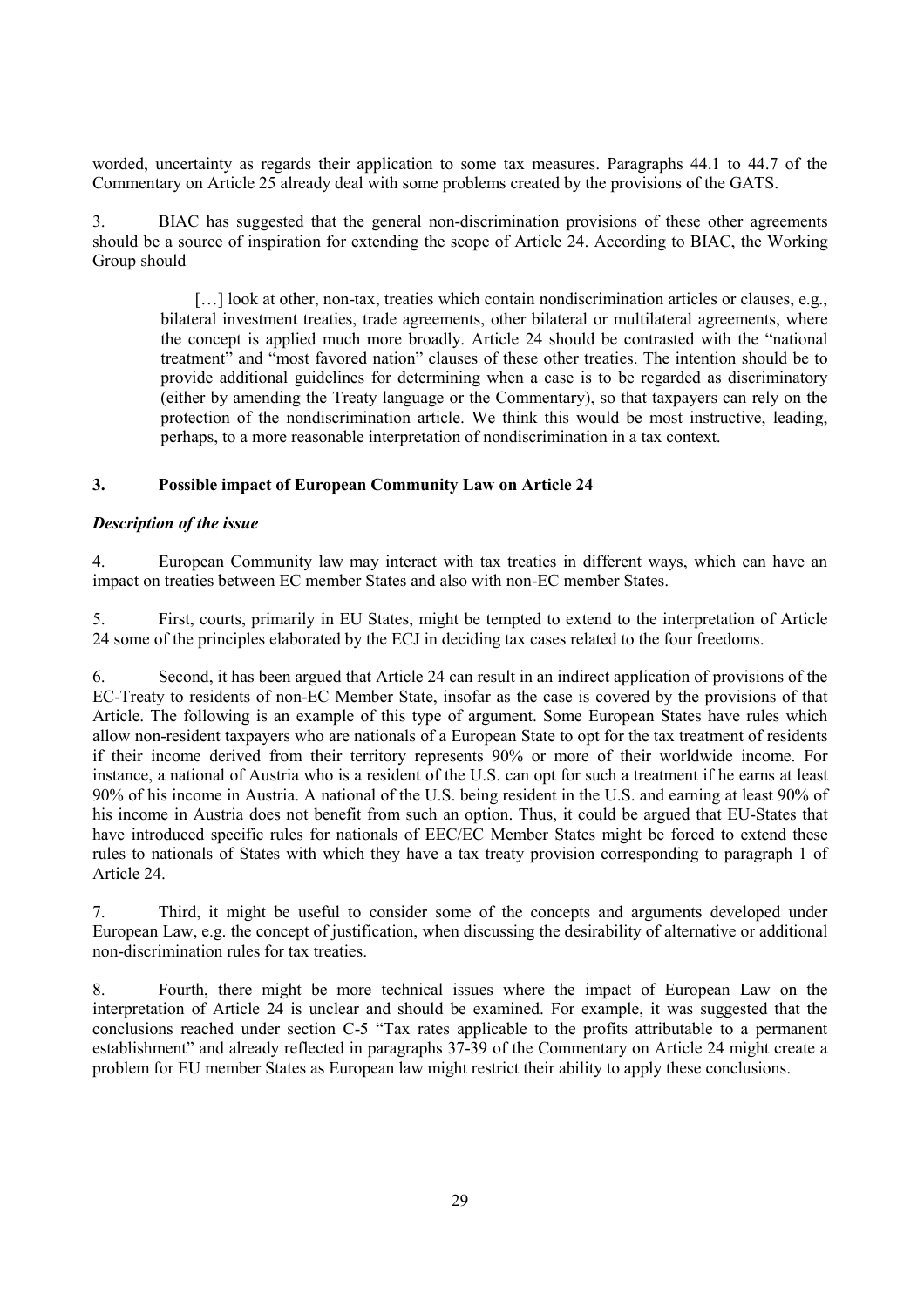# **4. Application of paragraph 1 to persons who are not residents of either States**

## *Description of the issue*

9. The second sentence of paragraph 1 states that the provision shall also apply to persons who are not residents of one or both of the Contracting States. The principle is also illustrated in paragraph 2 of the Commentary on Article 24. This approach might lead to unwelcome results, e.g., when States make a concession to a third treaty partner based on nationality.

# **5. Inclusion of paragraph 2 of Article 24 in treaties**

# *Description of the issue*

10. Because some countries do not include paragraph 2 in their tax treaties, the question arises whether paragraph 2 should be kept in the Model Tax Convention.

# **6. Application of paragraph 1 to transparent entities**

# *Description of the issue*

11. The application of paragraph 1 in the case of transparent partnerships is problematic. A transparent partnership itself is not taxed and cannot, therefore, claim to be subjected to "any taxation or any requirement connected therewith, which is other or more burdensome" than taxation or requirements to which nationals are subjected. The partner cannot claim that different treatment is based on the fact that the partnership derives its status from the domestic law of another State because due to the definition in subparagraph g) (ii) of paragraph 1 of Article 3 the partnership is regarded as being a national itself (a national cannot base its complaint on the nationality of another non-national).

## **7. Meaning of "other or more burdensome taxation or any requirement connected therewith"**

# *Description of the issue*

12. To what extent do the words "other or more burdensome taxation or any requirement connected therewith" allow some differences of treatment? It may be useful to examine that wording if it is agreed that some differences of treatment can be justified by taking into account the overall treatment of the national of the other State. Some of the questions that relate to that issue are: the impact of paragraph 1 of Article 24 on procedural requirements; the relationship between paragraph 1 and the other provisions of the treaty allowing a State to tax; whether cash-flow disadvantages and the decrease of liquidity constitutes other or less favourable treatment; the impact of paragraph 1 on denials of subventions.

# **8. Group regime issues related to paragraph 5 of Article 24**

# *Description of the issue*

13. Some commentators have argued that it might be appropriate to allow consolidation of profits of a foreign owned or controlled subsidiary, which is taxable in the State where it is located, with the profits of other resident companies of a group. Considering that the State would be able to take into account both the losses and the profits of such subsidiary (since it would tax two resident subsidiaries of the same foreign parent), it may be argued that such subsidiaries should benefit from domestic group regimes.